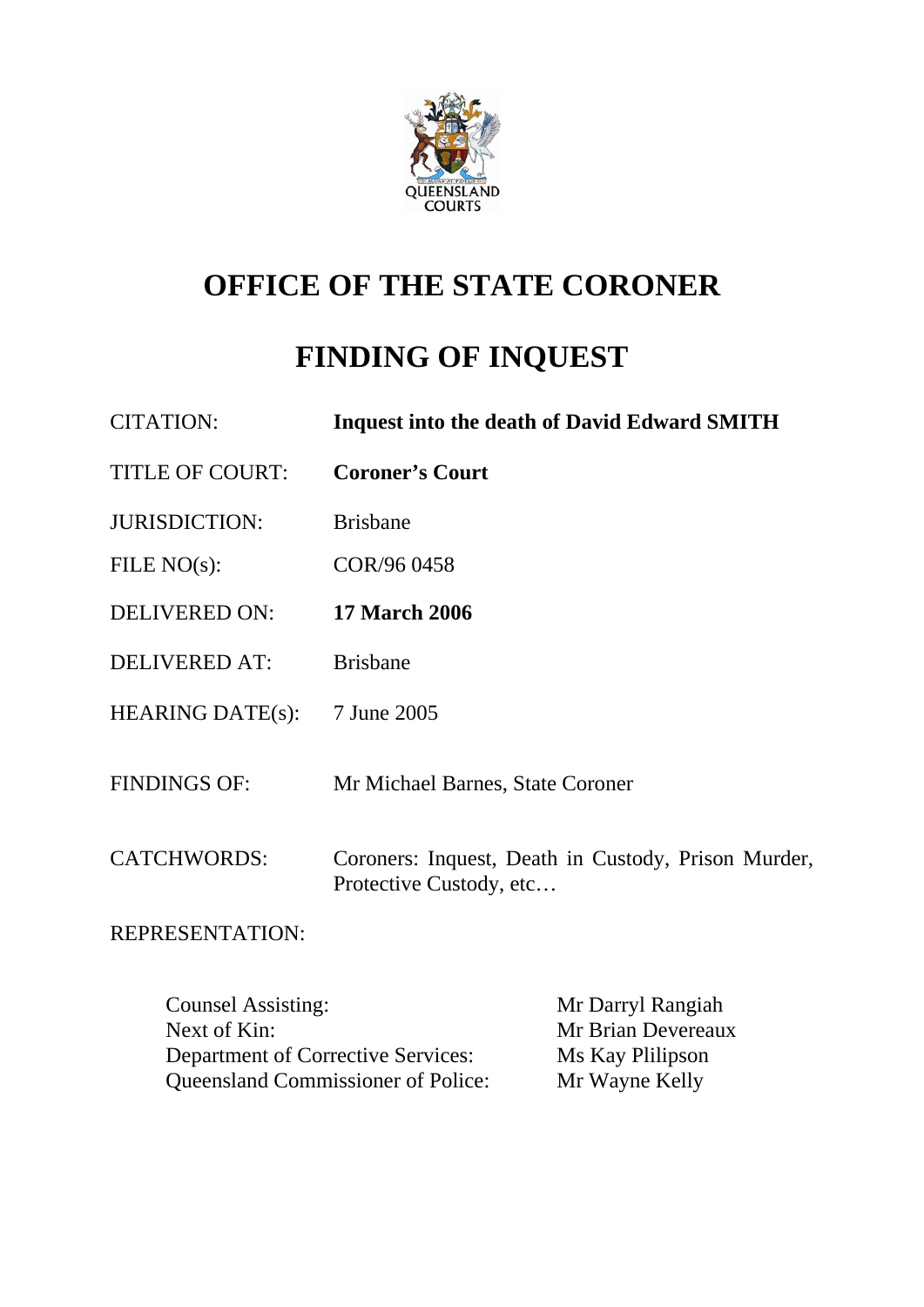# Findings of the inquest into the death of David Edward **Smith**

# **Table of contents**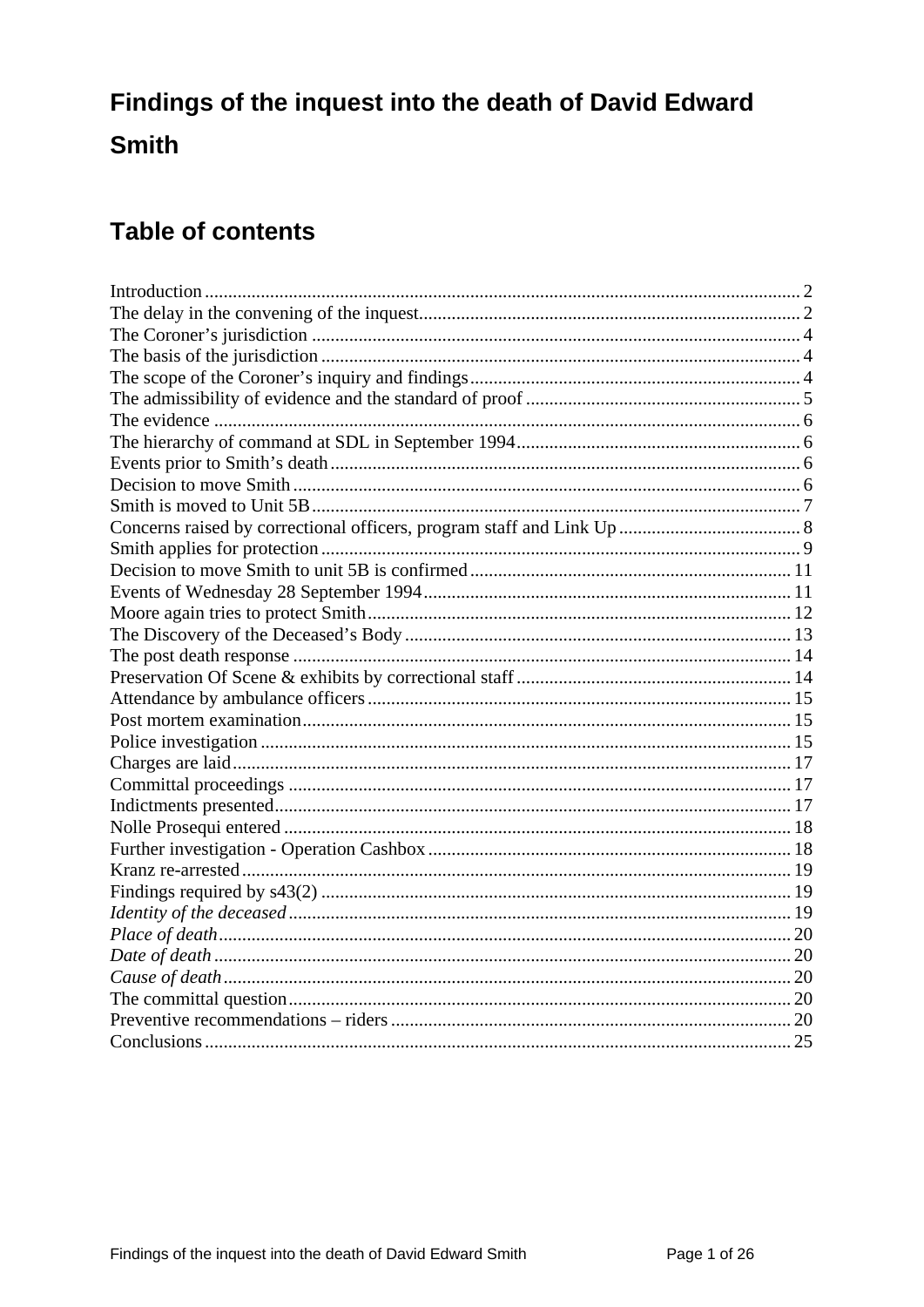<span id="page-2-0"></span>*The Coroner's Act 1958 ("the Coroners Act"* or "the 1958 Act") provides in s.43(1) that after considering all of the evidence before a coroner at an inquest the coroner shall give his or her findings in open court. What follows are my findings of the inquest into the death of David Edward Smith.

### **Introduction**

On Wednesday, 28 September 1994, David Edward Smith was found dead in his cell at the Sir David Longland Correctional Centre (the SDLCC) at Wacol. He was 21 years of age.

Smith had been violently murdered by other prisoners. He had 31 stab wounds in his body. He had been tied by the neck to the vertical support of the double bunk in his cell with a coaxial cable.

More than a decade later, on 18 February 2005, Andrew Thomas Kranz pleaded guilty of the murder of Smith and on 16 June 2005 he was sentenced to life imprisonment with a minimum to serve of 20 years. He admitted that another prisoner was also involved in the murder but refused to name the other prisoner.

Mr Smith had been transferred to the unit in which he was killed less than 24 hours before his death. When told of the decision to transfer him to that unit two days before his death, Mr Smith immediately protested saying that there were prisoners there who would do him harm; that he would be stabbed and killed. He told this to numerous officers and at one stage he asked to be placed on protection rather than being placed in 5B. His objections were overruled and he was literally dragged to the unit in which he was murdered the next day.

These findings examine the circumstances leading to Mr Smith's transfer to unit 5B and his death. While findings in an inquest would usually seek to assist with the development of practices and procedures that it might reduce the likelihood of a similar tragedy in the future, the utility of doing so in this case has been substantially diminished by the passage of time since the death occurred and the development of new practices and procedures by the Department of Corrective Services.

# **The delay in the convening of the inquest**

It is unusual for an inquest to be commenced more than 10 years after a death has occurred. It is therefore necessary to explain something of the history of events that have occurred since Mr Smith's death.

On 28 September 1995 the police officer in charge of the investigation sent an interim report concerning Mr Smith's death to the Brisbane Coroner indicating that investigations were continuing.

In March 1996, three inmates of unit 5B at the time of Mr Smith's death were charged with his murder and a few months later a fourth was charged with being an accessory after the fact.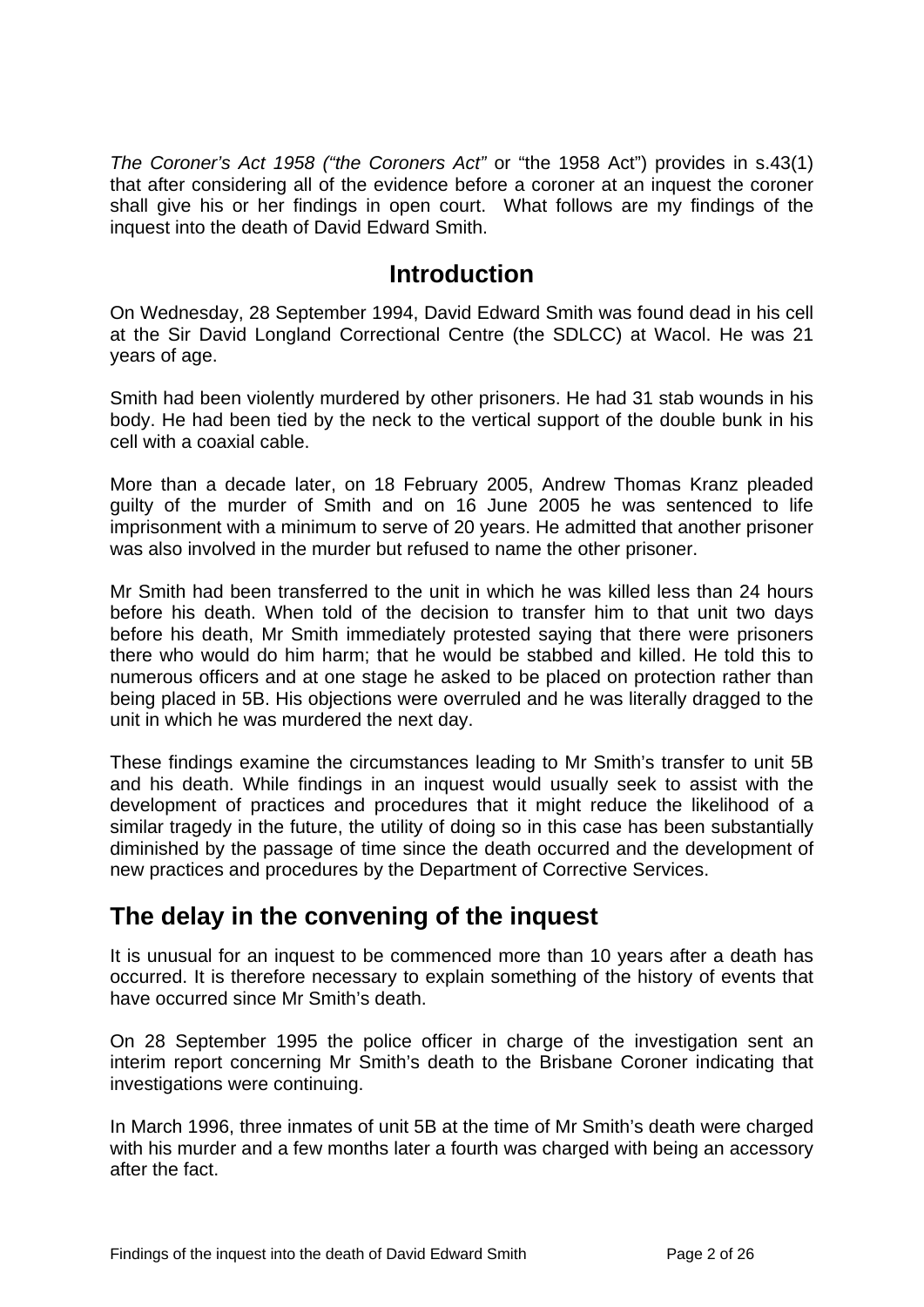Each of these prisoners was committed to stand trial but when the matter came on for hearing in the Supreme Court in June 1997, the principal Crown witness refused to testify. Accordingly, the Crown withdrew the indictments, a *nolle prosequi* was entered and the four accused were discharged.

On 17 February 1999, the Brisbane Coroner concluded that the holding of an inquest was unnecessary as no good purpose would be served. He considered that:

> *"The matters which would be required to be established by Section 24 of the Coroner's Act 1958 had been effectively identified by investigations and a judicial proceeding prior to the determination."*

Accordingly, in compliance with the legislative scheme set down in the *Coroners Act 1958* he recommended to the Director-General of the Department of Justice that an inquest not be held. The next day the delegate of the Director General confirmed that recommendation.

However, Mrs Sandra Croasdale, Mr Smith's mother, made submissions to the then Attorney-General that an inquest be conducted. By letter dated 20 December 2001 the then Attorney-General directed the Brisbane Coroner to hold an inquest into the death.

When I was sworn in as State Coroner in July 2003 that had not yet been done. I was advised by the detectives who were continuing to investigate the matter that fresh charges were imminent.

In April 2004, a prisoner confessed to the murder of Mr Smith. He was arraigned upon an ex officio indictment and pleaded guilty on 14 February 2005.

The inquest opened on 7 June 2005 even though that charge had not been dealt with because an important witness, a former custodial correctional officer Mr Les Pointon, was seriously ill and it was feared his evidence may be lost.

Mr Darryl Rangiah was appointed counsel assisting. Leave to appear was granted to Mr Smith's mother, the Commissioner of the Police Service and to the Department of Corrective Services.

After Mr Pointing's evidence was taken, the inquest was adjourned to a date to be fixed.

On 20 September 2005, after the prisoner who had confessed to murdering Mr Smith had been sentenced for the crime the Legal Aid Office, who acted for Mr Smith's mother, wrote to me saying:

> *"We write to you now confirming that our client has instructed us that she no longer holds an interest in the continuation of the hearing of an inquest into the death of her son, David Edward Smith.*

> *Our client instructs us that since the sentence of Andrew Thomas Kranz on 15 June 2005 she is 'at peace'.*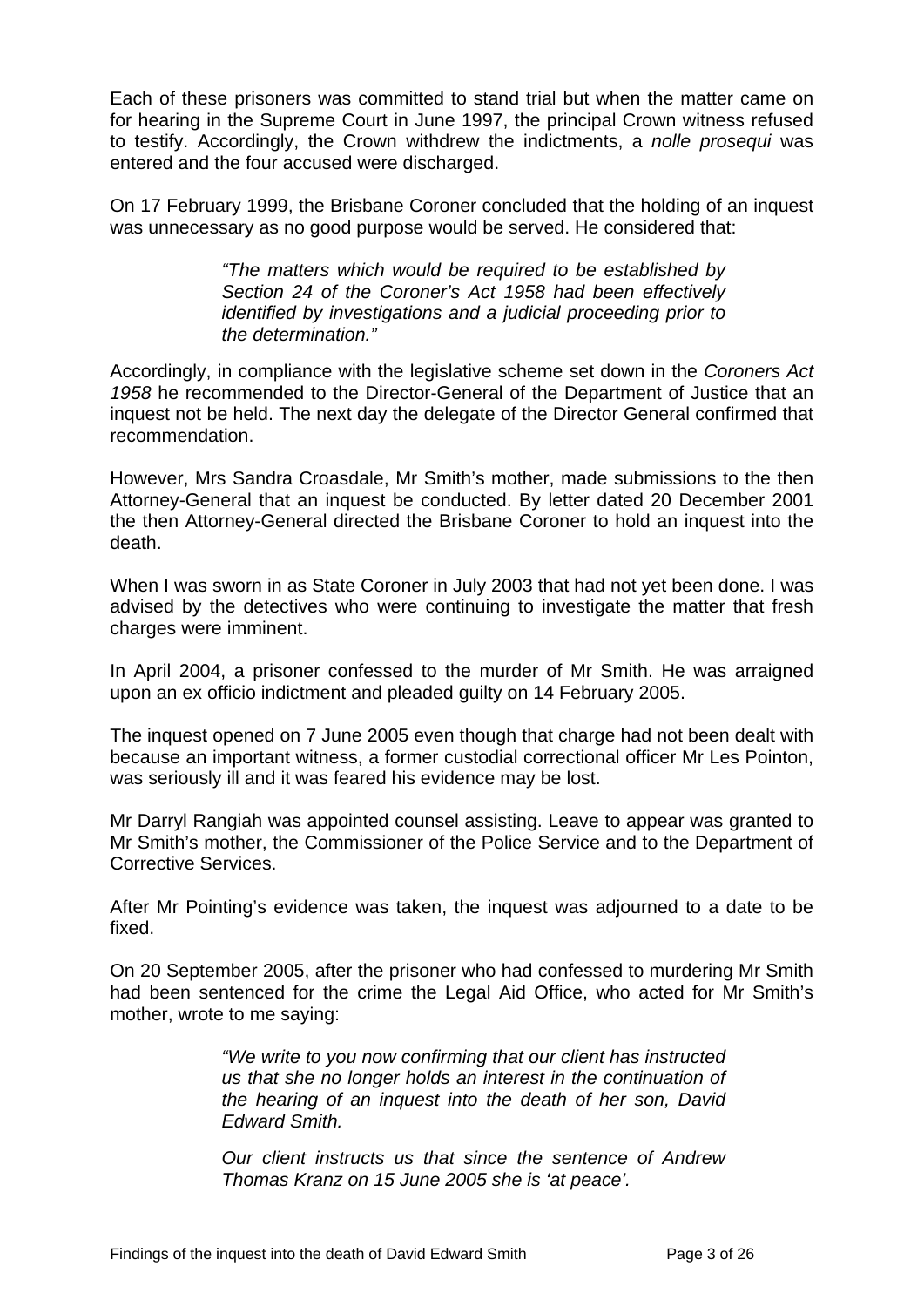*It is therefore the intention of Legal Aid Queensland to seek the leave of the State Coroner to withdraw from this inquest."* 

<span id="page-4-0"></span>I acknowledge with admiration the long and determined struggle Mrs Croasdale has pursued in an endeavour to get from the justice system an appropriate response to her son's death.

In view of Mr Krantz' conviction and Mrs Croasdale's correspondence, I decided that it was unnecessary for me to take further oral evidence. It would serve no good purpose to do so given the passage of time since the death and the wealth of statements and other material available to me as a result of various investigations out are sufficient to enable me to make the findings necessary for the completion of this inquest.

# **The Coroner's jurisdiction**

Before turning to the evidence, I will say something about the nature of the coronial jurisdiction.

# *The basis of the jurisdiction*

Although the inquest was held in 2005, as the death being investigated occurred before 1 December 2003, the date on which the *Coroners Act 2003* was proclaimed, it is a "*pre-commencement death*" within the terms of s.100 of that Act and so the provisions of the *Coroners Act 1958* ("the Act") are preserved in relation to it.

Because the death was violent and unnatural, and because the person who died was detained in a prison at the time of his death, the police officers who became aware of it were obliged by s.12(1) of the Act to report it to a coroner. Section 7(1)(a)(i) and (b) confer jurisdiction on a coroner to investigate such a death and s.7B authorises the holding of an inquest into it.

# *The scope of the Coroner's inquiry and findings*

A coroner has jurisdiction to inquire into the cause and the circumstances of a reportable death.

The Act, in s.24, provides that where an inquest is held, it shall be for the purpose of establishing as far as practicable:

- the fact that a person has died;
- the identify of the deceased;
- when, where and how the death occurred; and
- whether anyone should be charged with a criminal offence alleging he/she caused the death.

After considering all of the evidence presented at the inquest, findings must be given in relation to each of those matters to the extent that they are able to be proven.

An inquest is not a trial between opposing parties but an inquiry into the death. In a leading English case it was described in this way: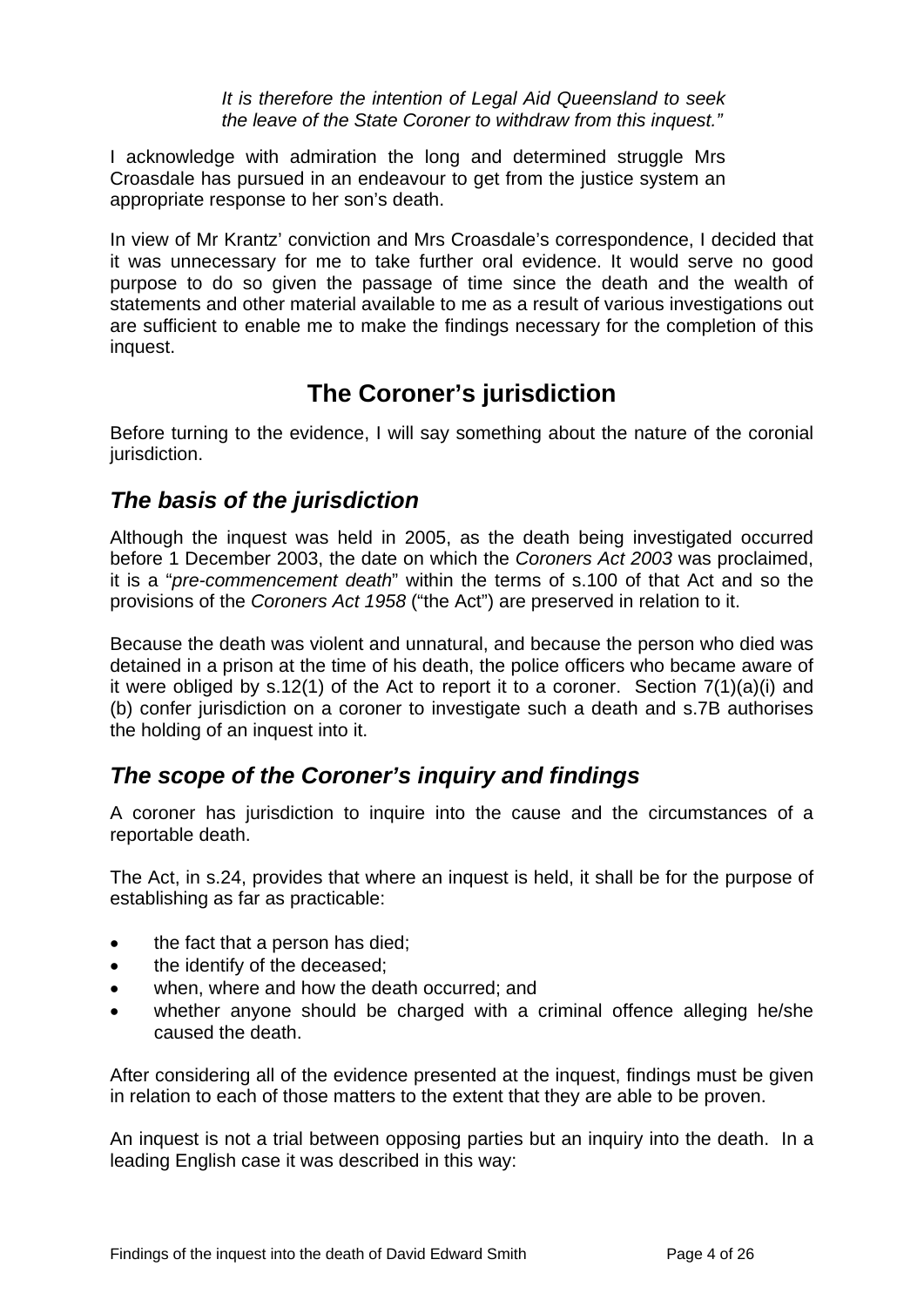*"It is an inquisitorial process, a process of investigation quite unlike a criminal trial where the prosecutor accuses and the accused defends … The function of an inquest is to seek out and record as many of the facts concerning the death as the public interest requires"[1](#page-5-1) .* 

<span id="page-5-0"></span>The focus is on discovering what happened, not on ascribing guilt, attributing blame or apportioning liability. The purpose is to inform the family and the public of how the death occurred with a view to reducing the likelihood of similar deaths. As a result, the Act authorises a coroner to make preventive recommendations<sup>[2](#page-5-2)</sup>, referred to as "riders" but prohibits findings or riders being framed in a way that appears to determine questions of civil liability or suggests a person is guilty of any criminal offence.<sup>[3](#page-5-3)</sup>.

# *The admissibility of evidence and the standard of proof*

Proceedings in a coroner's court are not bound by the rules of evidence because s.34 of the Act provides that *"the coroner may admit any evidence the coroner thinks fit"* provided the coroner considers it necessary to establish any of the matters within the scope of the inquest.

This flexibility has been explained as a consequence of an inquest being a factfinding exercise rather than a means of apportioning guilt: an inquiry rather than a trial<sup>[4](#page-5-4)</sup>

A coroner should apply the civil standard of proof, namely the balance of probabilities, but the approach referred to as the *Briginshaw* sliding scale is applicable<sup>[5](#page-5-5)</sup>. This means that the more significant the issue to be determined, the more serious an allegation or the more inherently unlikely an occurrence, the clearer and more persuasive the evidence needed for the trier of fact to be sufficiently satisfied that it has been proven to the civil standard.<sup>[6](#page-5-6)</sup>

It is also clear that a coroner is obliged to comply with the rules of natural justice and to act judicially.<sup>[7](#page-5-7)</sup> This means that no findings adverse to the interest of any party may be made without that party first being given a right to be heard in opposition to that finding. As Annetts v McCann<sup>[8](#page-5-8)</sup> makes clear that includes being given an opportunity to make submissions against findings that might be damaging to the reputation of any individual or organisation.

<u>.</u>

<span id="page-5-1"></span><sup>1</sup> R v South London Coroner; ex parte Thompson (1982) 126 S.J. 625

<span id="page-5-2"></span><sup>2</sup> s43(5) 3

s43(6)

<span id="page-5-4"></span><span id="page-5-3"></span><sup>4</sup> R v South London Coroner; ex parte Thompson per Lord Land CJ, (1982) 126 S.J. 625

<span id="page-5-5"></span><sup>5</sup> Anderson v Blashki [1993] 2 VR 89 at 96 per Gobbo J

<span id="page-5-6"></span><sup>6</sup> Briginshaw v Briginshaw (1938) 60 CLR 336 at 361 per Sir Owen Dixon J

<span id="page-5-7"></span><sup>7</sup> Harmsworth v State Coroner [1989] VR 989 at 994 and see a useful discussion of the issue in Freckelton I., "Inquest Law" in The inquest handbook, Selby H., Federation Press, 1998 at 13

<span id="page-5-8"></span> <sup>(1990) 65</sup> ALJR 167 at 168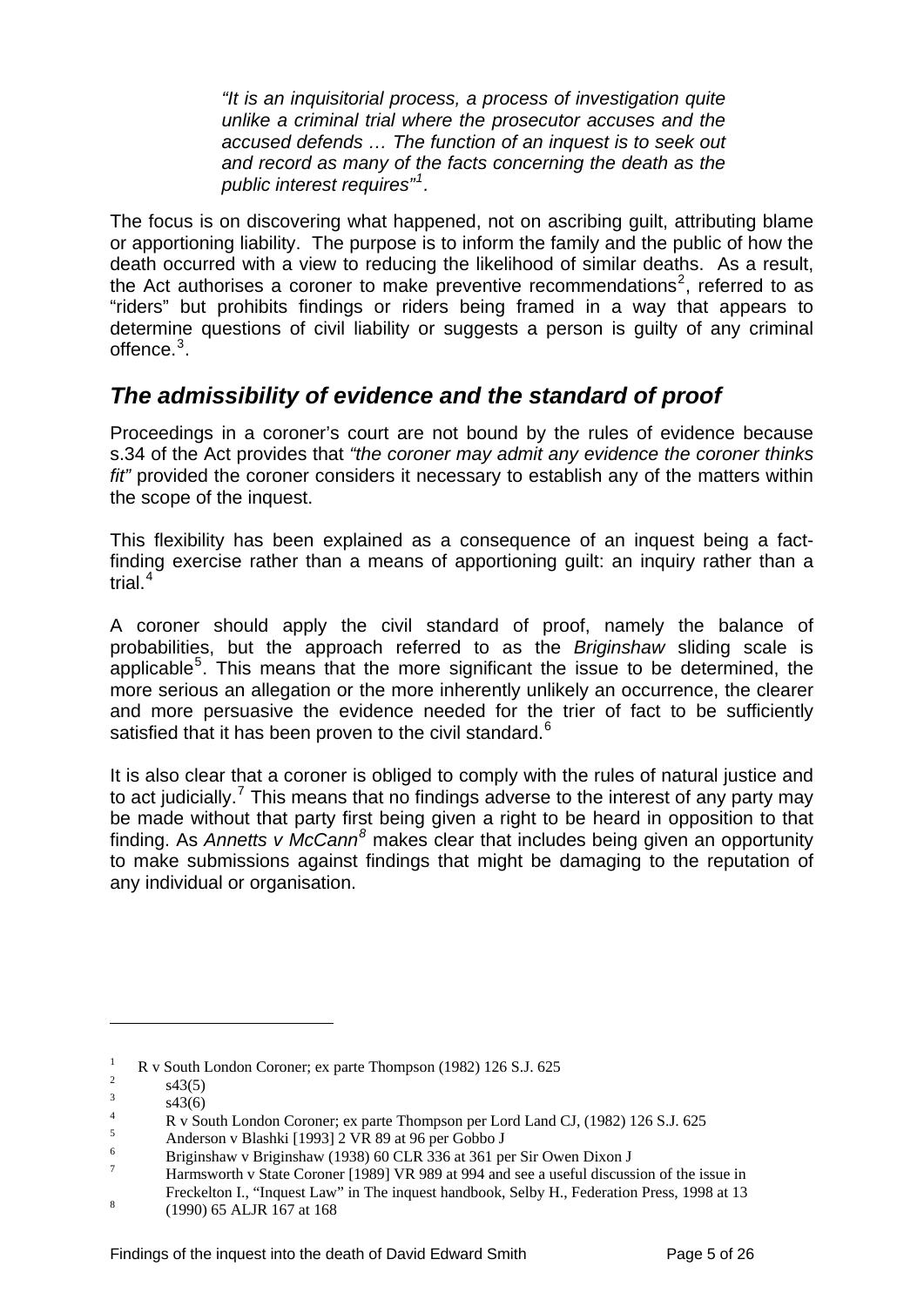# **The evidence**

### <span id="page-6-0"></span>*The hierarchy of command at SDL in September 1994*

In order to understand the events surrounding the death of David Smith it is necessary to have some appreciation of the command structure of the prison and the identity of the people occupying the key positions at the relevant time. This is set out below. Hereafter those officers will mostly be referred to by their position title or surname only.

Mr Noel Taylor – Acting General Manger Mr David Crothers - Acting Manager Operations Mr Michael Deegan – Acting Manager Programs Mr Stephen Simmonds - Acting Operations Support Officer Mr David Wright - Sentence Management Co-ordinator Ms Michelle Moore – prison psychologist Ms Sharon McAtee – prison education officer Mr David Bales – Acting Sentence Management Support Officer Mr Les Pointon - B Block Senior Correctional Officer

### *Events prior to Smith's death*

Mr Smith's institutional behaviour was very poor. He had been involved in a number of violent incidents, including assaulting corrective service officers on four occasions in 1992. Smith was involved in an attempted escape from Borallan on 30 August 1992. He had also engaged in self - mutilation on several occasions.

Mr Smith was serving a term of 6 years and 6 months imprisonment on two counts of armed robbery. He was transferred to the SDLCC from Wacol Remand & Reception on 31 March 1994 and so was at the SDLCC for some six months prior to his death

Mr Smith had been domiciled in unit 7B until shortly after another inmate of that unit, Kevin Leslie, was seriously assaulted on 25 September 1994. Leslie refused to divulge the names of his assailant(s), claiming he fell off his bunk.

Mr Smith and inmate Perry Bennett were believed to be involved in the assault of Mr Leslie. As a result Mr Smith was held in the Detention Unit pending consideration of where he should be housed on a more permanent basis.

#### *Decision to move Smith*

On 26 September 1994, a Sentence Management Meeting at the centre considered the assault on prisoner Leslie and discussed the current institutional behaviour of Mr Smith.

Mr Smith was suspected of being responsible for another serious assault on an inmate in the previous month and in view of his poor institutional behaviour it was decided that both Messrs Smith and Bennett would move to unit 5B and that they would double up in the same cell.

At about 9:43am on 26 September 1994 an electronic message was sent to all relevant officers outlining that day's proposed prisoner movements, including that of Smith and Bennett.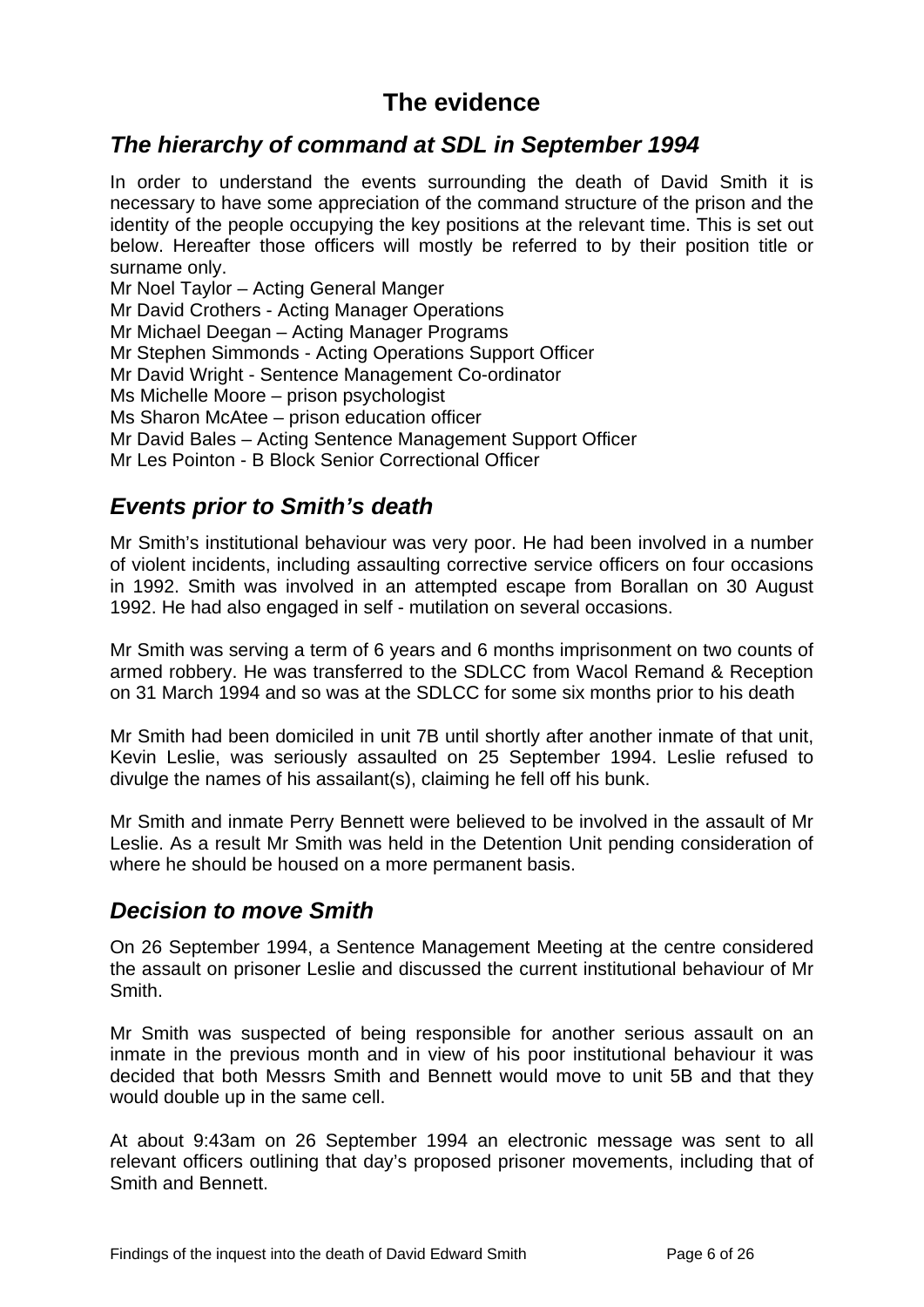<span id="page-7-0"></span>A senior correctional officer working in the Detention Unit advised Mr Smith of the decision to move him into unit 5B. Mr Smith immediately objected to the move and provided limited information about concerns for his safety.

These claims were relayed back up the chain of command as far as the Acting General Manger of the prison, Mr Noel Taylor. In response, those involved in the care of Mr Smith were told that he would have to name those whom he claimed were likely to harm him and the basis of his belief that they posed such a risk.

There after Mr Smith gave three conflicting accounts of who might harm him and why. His versions included drug debts, gambling debts and a close association with a prisoner who some prisoners in 5B wanted to harm.

Mr Smith finally did nominate three prisoners whom he said would seek to do him harm if he were put in 5B. By this time it was after 8.00pm and so it was decided that he would stay in the Detention Unit overnight so that this information could be properly assessed the next day.

# *Smith is moved to Unit 5B*

On Tuesday 27 September 1994 the Acting General Manager was required to leave the centre for work related meetings. Mr Taylor says that as he was leaving his office, he directed his secretary, Ms Tracey Hepburn, to see Mr Wright, the Sentence Management Coordinator, and tell him "*to have inmate David Smith seen this morning and review the accommodation arrangements*".

Ms Hepburn disputes this account of the conversation. She states she made a note of what A/General Manager Taylor told her, which was that he had seen Smith last night and that Smith was to move to unit 5B that day.

A note written by Hepburn as an *aide- memoire* to herself is duplicated below: -

-> D WRIGHT - adresse as Ren GM  $SMITH, D \rightarrow SB$ MOVE TODAY

Ms Hepburn immediately advised Mr Wright of her version of the message.

In response, at 9:16am, Mr Wright sent an electronic message to the Sentence Management Group to the effect that prisoner Smith was to be moved to unit 5B by direction of the General Manager.

At about 1:10pm Mr Smith was moved from the Detention Unit to unit 5B interview room.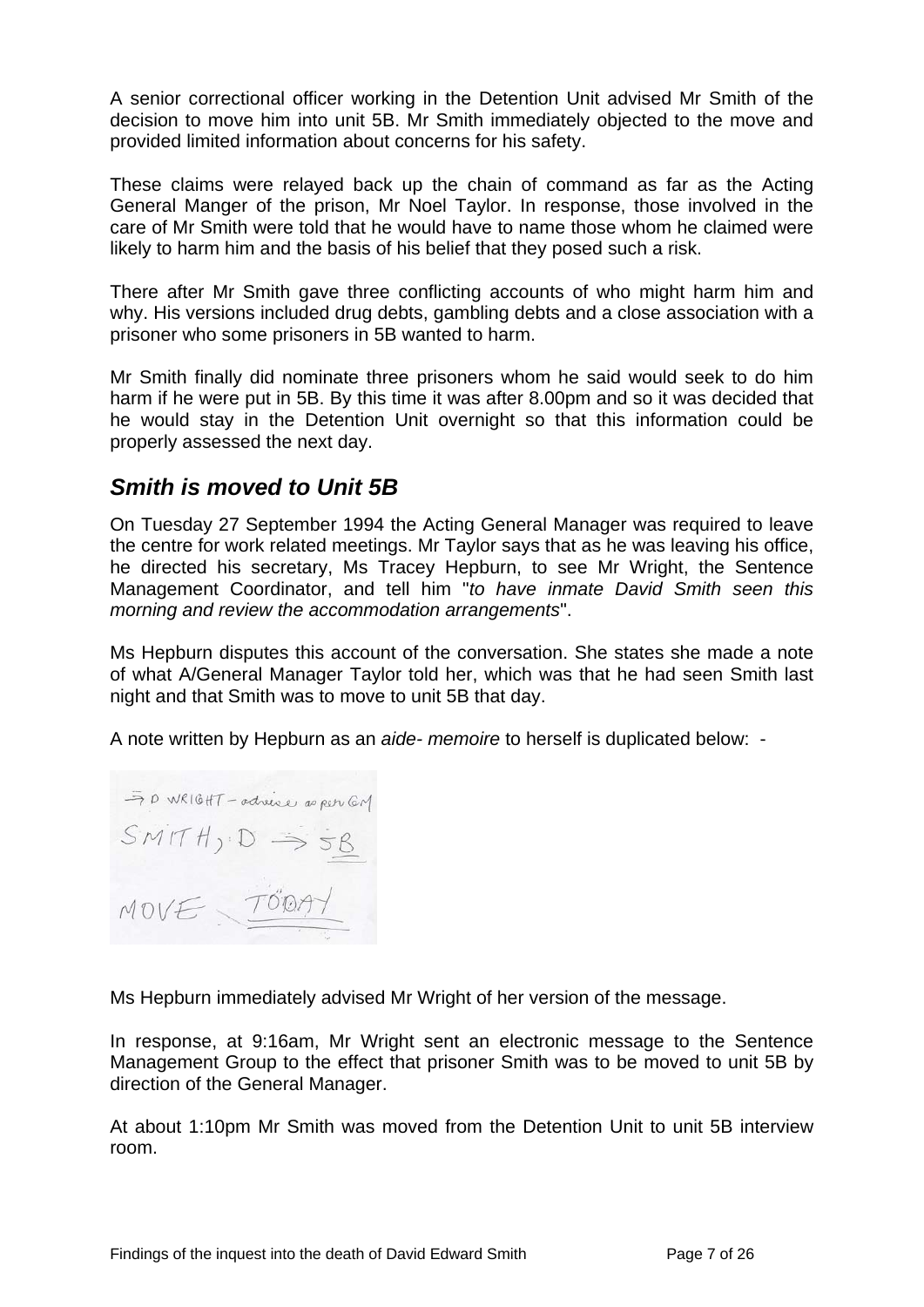<span id="page-8-0"></span>A video recording exists of the escort of Smith as he is taken from the Detention Unit. It depicts the following.

Four Correctional Officers approach Smith who is in a cell in the Detention Unit. A correctional officer instructs Smith to grab his gear as he is being moved to unit 5B. Smith advises that he can not go there, that he "*has dramas down there*." A Correctional Officer states that it is the G.M.'s order. Smith replies that it was sorted out last night with Mr Simmons. Mr Smith is told he has five seconds to pack his gear. Mr Smith repeatedly states that he can not go there, that he has dramas down there. A correctional officer informs Mr Smith that he can double up with Perry Bennett, but Mr Smith replies that he does not know Mr Bennett.

Mr Smith then indicates that he wants protection. In reply, a correctional officer states that he doesn't have the necessary application form and that Mr Smith can sort it out at unit 5B. A correctional officer asks Mr Smith who he is scared of. Mr Smith replies that he told the other officers last night. Mr Smith states that he thought it was all sorted out last night. A correctional officer replies that Mr Smith does not meet the criteria. Mr Smith again states that he has "*real dramas down there"* and can not go. A correctional officer tells Mr Smith that when he gets down to 5B he can "*put it on paper*", as it has nothing to do with them. Mr Smith is then escorted out of the Detention Unit.

# *Concerns raised by correctional officers, program staff and*

# *Link Up*

Later that day, Mr Wright received a number of phone calls about the move and he indicated to the callers that it was in accordance with a direction from the Acting General Manager and that any concerns should be raised through their respective managers. He gave a similar response to a member of a prisoner welfare group, Link Up, who had seen Smith as a result of concerns raised by another prisoner, who also tried to discuss the issue of the move with him.

Mr Wright states that he knew Mr Smith was continuing to express concerns, but he believed that the situation had not changed in any way since he had received the Acting General Manager's direction to move Mr Smith to unit 5B.

A prison psychologist, Michelle Moore, was advised that Mr Smith wanted to see her. Accordingly, at about 2:25pm she attended at the unit 5B interview room and spoke with Mr Smith. Ms obtained authority to take Smith to her office at the programs demountable building and he accompanied her there.

Mr Smith advised Ms Moore of his fears for his life in unit 5B. Mr Smith informed Ms Moore that he had concerns regarding three Murri's in the unit and that inmates had wanted Mr Smith's girlfriend to bring drugs into the centre. Mr Smith told Ms Moore he was considering applying for protection.

While still with Mr Smith, Ms Moore spoke with Mr Simmons, the Acting Operations Support Officer. She advised him that Mr Smith was at her demountable; that he was not prepared to return to unit 5B and that he was considering requesting protection. She heard Mr Simmons talk to Mr Crothers about the situation. She heard Mr Crothers say "*David Smith will go back into unit 5B*". Mr Simmons informed Ms Moore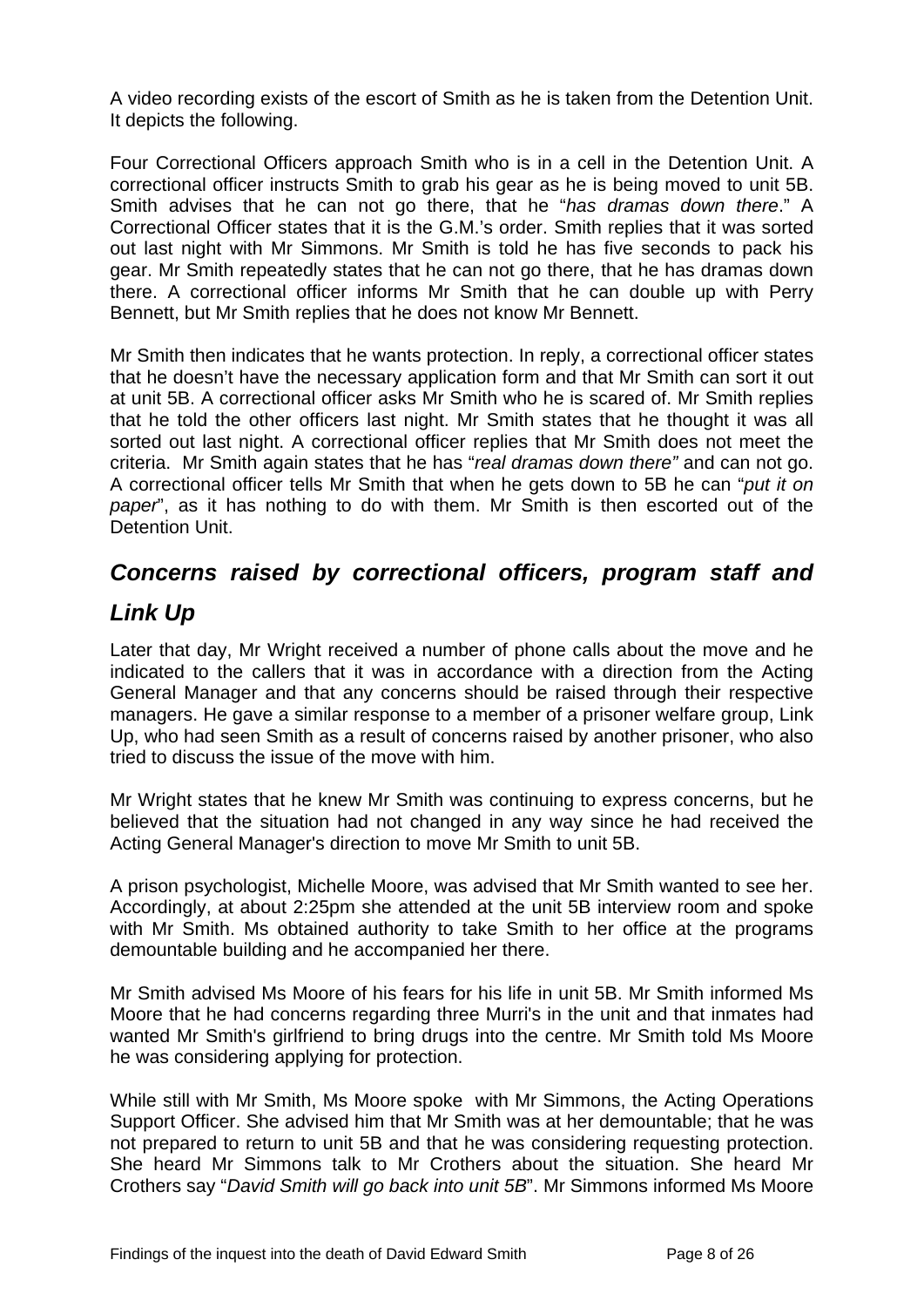<span id="page-9-0"></span>that Mr Crothers would arrange for officers to remove Mr Smith from the demountable and return him to unit 5B.

A social worker, Janet Connor, then entered Ms Moore's office and Ms Moore explained to Ms Connor what had occurred in relation to the placement of Mr Smith. Ms Connor then contacted Acting Manager Programs, Mr Deegan and passed on Ms Moore's concerns.

A short time later Ms Moore again spoke to Mr Simmons and told him Mr Smith was seeking protection. He asked Ms Moore to notify Sentence Management Coordinator Wright of Mr Smith's request.

The senior custodial corrections officer from unit 5B, Mr Pointon, then arranged for officers Mulcahy and Kavanagh to escort Mr Smith from the Ms Moore's office to unit 5B. It had been misinterpreted that Mr Smith's objection to going to that unit meant that he would resist. Mr Smith did not resist the escort and voluntarily accompanied the officers.

### *Smith applies for protection*

As the officers and Mr Smith entered 'B' Block, Mr Smith told them that he wanted protection. The escorting officers noted that he appeared to have '*fear in him'*. CCO Mulcahy spoke with SCCO Pointon about Mr Smith's request and Mr Pointon directed that he be placed in the interview room of unit 5B whilst an application for protection was processed.

While in the interview room Mr Smith also told the Unit Manager CCO Mr Reid that he wanted protection.

A protection application form could not be located so Mr Pointon obtained a specimen from the annexures to General Manager's Rules, which were kept in the Senior's Office. Mr Smith completed the application and handed it to CCO Reid who took it to Mr Pointon.

Around this same time, Ms Moore entered the interview room of unit 5B where she saw Ms Connor speaking with Mr Smith. Ms Moore informed Ms Connor and Mr Smith that she was going to brief the Unit Manager, Gordon Reid, Les Pointon and Acting Manager (Programs) Michael Deegan about the issue.

A short time later there was a disturbance at the unit 5B interview room door from the common room side. Inmates in 5B were shouting abuse at Mr Smith and banging on the door. Mr Pointon believed that inmates wanted to use the telephone located in that room. It was known that inmates had previously forced an interview room door by repeatedly banging on it, so Mr Pointon directed that Mr Smith be placed in the exercise yard of the Detention Unit.

At 4:00pm Acting Sentence Management Officer Bales came to 'B' Block where SCCO Pointon briefed him on the issue and handed him Mr Smith's application for protection.

Mr Bales then went to the Detention Unit where he interviewed Mr Smith in the exercise yard. Mr Bales was in the yard with CCO Irvin who was stood a short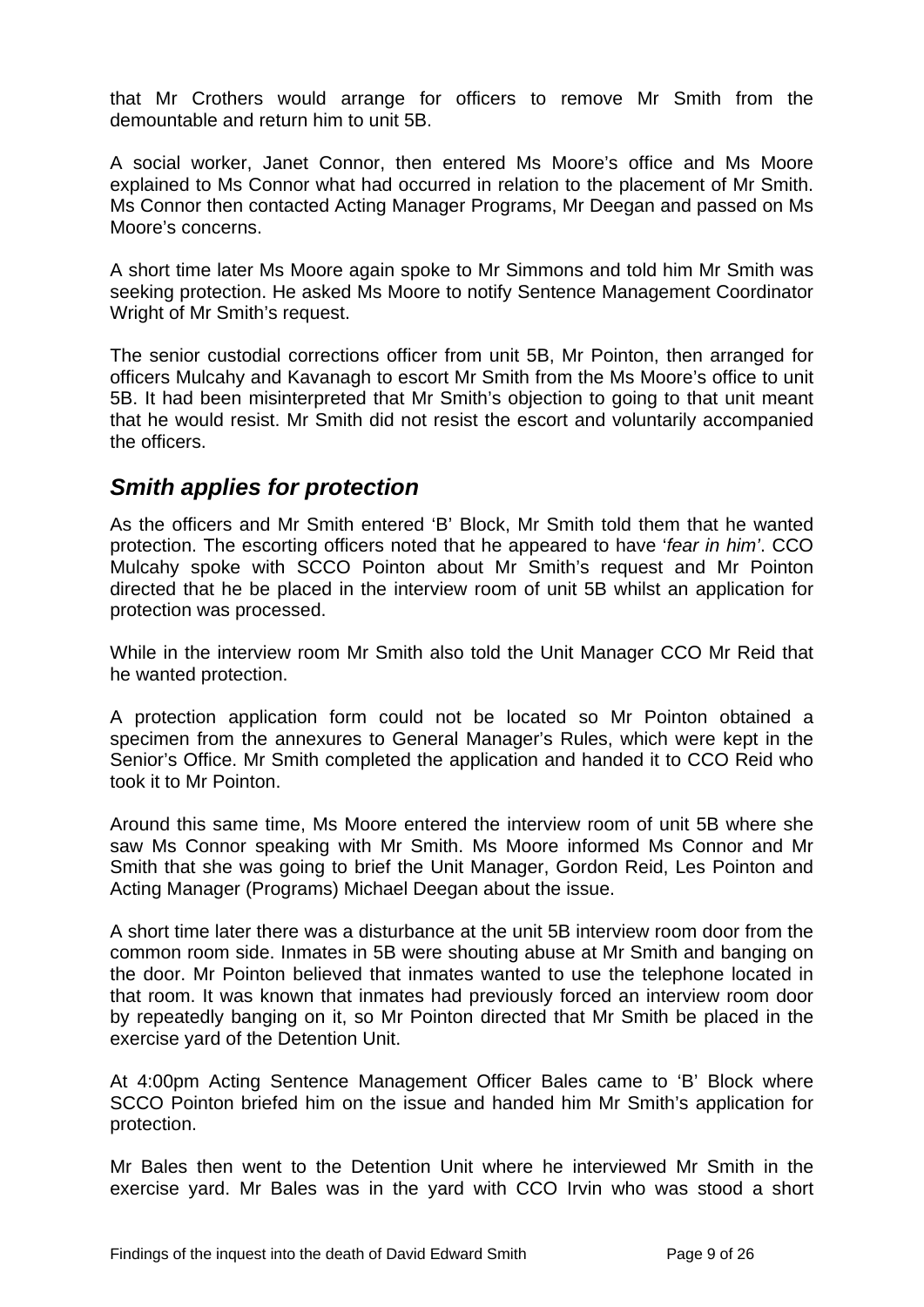distance away and could not hear the conversation, with one exception that is detailed later.

Mr Smith told Mr Bales he could not remain in unit 5B as inmates Hill and Abell were planning to '*get him*'. This was, according to Smith, a result of an incident in unit 4B when an Aboriginal inmate, Kenny Bradfield, stabbed Mr Abell and Mr Smith did not support Messrs Hill and Abell in their conflict with a group of Aboriginal prisoners. Mr Smith said that he thought Messrs Hill and Abell were going to pay him back. Mr Smith also claimed that inmates Bruce Hooper and Ray Garland had pressured him to arrange for his visitors to bring drugs to the centre, but he had refused and he believed they were also planning to harm him as a result.

Mr Bales says that he explained to Mr Smith that it would be difficult to place him in a protection unit such as unit 4B on account of his having allegedly been involved in two recent serious assaults on other inmates at the centre. Mr Bales says he also told Mr Smith that his application for protection was on an old form and that he would have to fill out the current form if he still wanted to apply for protection.

Mr Bales states that Mr Smith then asked if he could tear up the form because he didn't want to go on protection and be known as a "*dog*". Mr Bales replied that he had to keep the form and give it to the Sentence Management Coordinator Wright.

The only evidence that Mr Smith withdrew his application for protection is this account by Mr Bales. Neither Mr Bales nor Mr Smith endorsed the application to the effect that it had been withdrawn. CCO Irvin did not hear it – he says he stood too far away. The only conversation heard by Mr Irvin was Mr Smith saying twice, in a loud tone, "*Don't put me back in 5B, they'll kill me.*"

Mr Bales agrees that Mr Smith told him that he did not want to go back to unit 5B saying, "*They'll kill me"* or "*They'll stab me*".

Mr Bales says that he attended Sentence Management Coordinator's office, handed Mr Wright the application for protection form and advised him that Mr Smith no longer wished to proceed with it. Mr Bales says he advised Mr Wright that Mr Smith was visibly distressed and that in his opinion the best option was to accommodate him in the Detention Unit until a further decision was made based on all available information.

Mr Wright states that he and Mr Bales had a general discussion about Mr Smith no longer wanting protection and just wanting a move from unit 5B. Mr Wright could not fully recall the conversation but says that Mr Bales told him about Mr Smith's new story about siding with Aboriginal inmates and also being asked to bring drugs into the centre for inmates in unit 5B. Mr Bales told Mr Wright of the names of the prisoners Mr Smith said would harm him.

Mr Wright said that when Mr Smith declined to sign the new form, the issue of protection was not taken further. Mr Wright states that once Mr Bales handed him the old application form he placed it aside on his desk and it was mislaid or discarded as he considered it was no longer of any importance.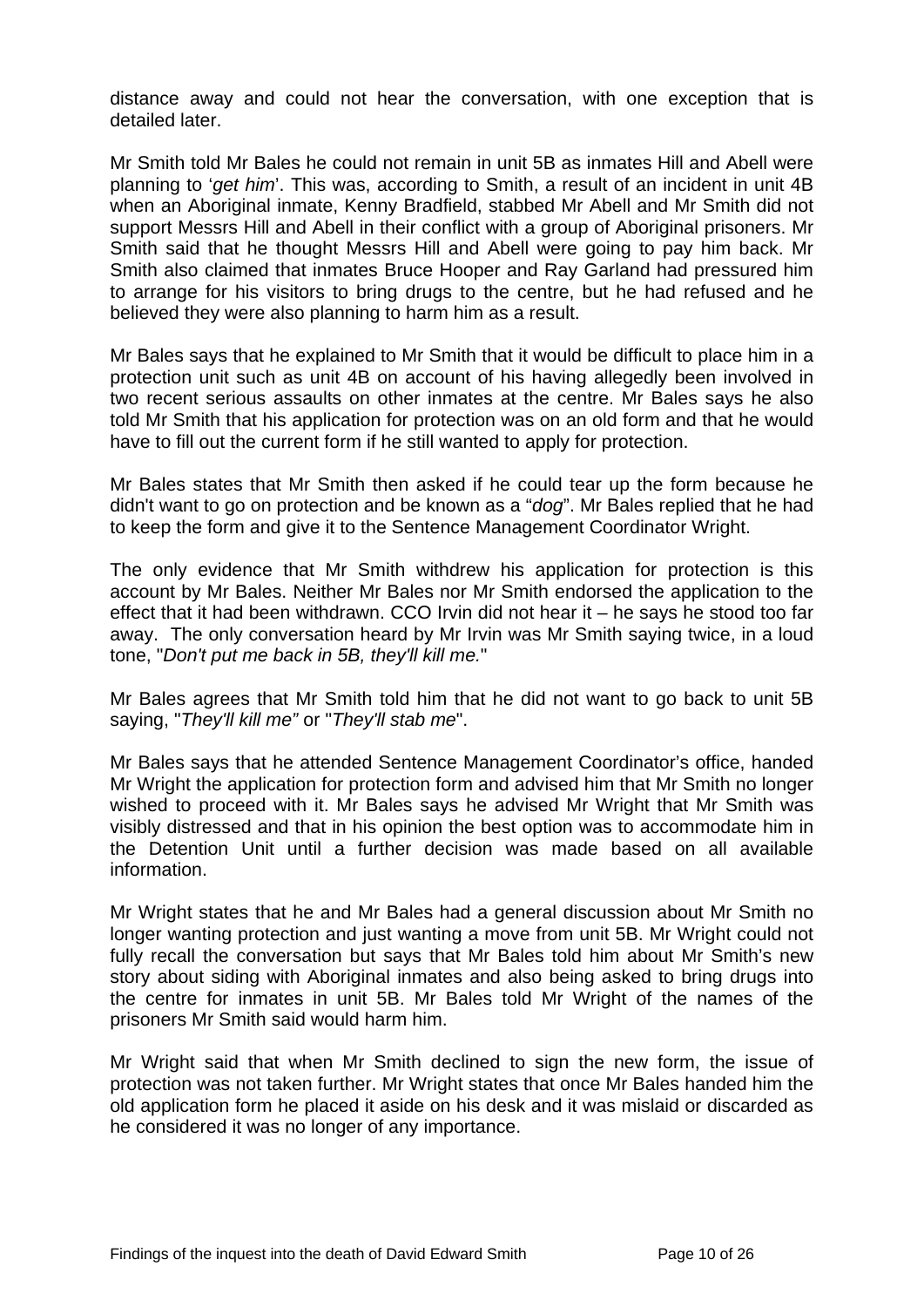# <span id="page-11-0"></span>*Decision to move Smith to unit 5B is confirmed*

After his discussion with Mr Bales, Mr Wright attended at the General Manager's office where he saw Acting General Manager Taylor and Acting Operations Manager Crothers at about 5pm. He asked if the move of Mr Smith had been stopped and was advised that it had not been. Mr Wright states there was then general discussion about the move. He cannot recall all the issues discussed, but remembers relaying Mr Smith's new reason for not wanting the move and it was discussed that these had changed from previous reasons. There was no discussion of Mr Smith's aborted protection application. Mr Wright says that Mr Taylor decided the move should still take place.

Mr Taylor confirms that Mr Wright did not notify him or Mr Crothers of the application for protection by Mr Smith nor of the statements by Mr Smith that if he was returned to unit 5B, "*They'll kill me*" or "*They'll stab me*".

Mr Crothers recalls later that evening he again spoke with Mr Wright who enquired if he was aware of any change concerning the decision to place Mr Smith in unit 5B. Mr Crothers then discussed with Mr Wright the preference for a single cell for Mr Smith to enable Mr Smith to secure himself in the cell if he felt threatened. Mr Wright agreed and arranged cell moves to facilitate Mr Smith having a single cell.

At 6:45pm CCO Irvin and SCCO Pointon provided a meal to Mr Smith at the Detention Unit. Mr Pointon told Mr Smith that he could not find anyone who would make a decision and that Mr Smith would have to bed down for the night at the Detention Unit.

At 7:10pm Mr Pointon made contact with Movement Control and established that all Program Staff had finished work and had left the Centre. Mr Pointon was annoyed that no instructions had been given to B Block staff concerning Mr Smith's placement.

At about 8:05pm that evening, Mr Simmons was informed by Mr Crothers that Mr Smith was to be returned to unit 5B. Inmate Speedy was to vacate cell 12 and to double up with inmate Rose, so that Mr Smith could occupy cell 12. Mr Smith was to be told that if he feared for his safety within unit 5B, he could secure the cell door from the inside.

At 8:22pm CCOs Andrew and Reid proceeded to the Detention Unit from where they escorted Mr Smith to unit 5B and placed him in cell 12. Mr Smith was unhappy with this move and did not willingly go to unit 5B. The officers were required to physically lift Smith by the arms and drag him through the corridors.

Following the move, CCO Andrew informed SCCO Pointon that Mr Smith was frightened and had broke out in a "*death sweat*". Mr Pointon asked Mr Andrew if he had made a note in the Supervisor's Log Book that Mr Smith was to stay in his cell until he was seen tomorrow. CCO Reid replied that he was working in the morning and that he would see to it.

# *Events of Wednesday 28 September 1994*

On 28 September, when the inmates were unlocked at 7:00 am, Smith remained in his cell. CCO Kavanagh spoke to Mr Smith and says that he was adamant about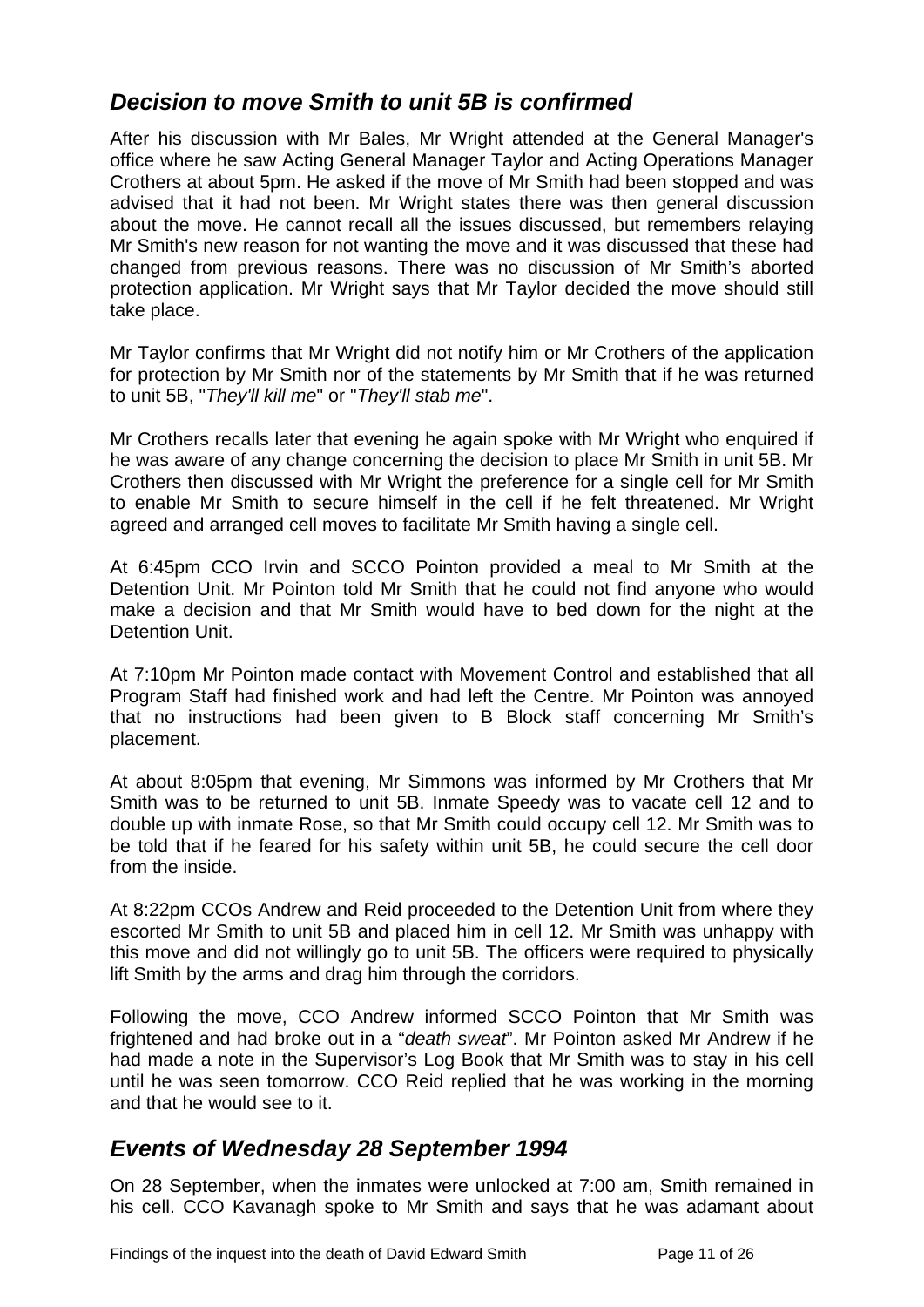<span id="page-12-0"></span>remaining locked in. Unit Manager Reid tried to talk with Mr Smith on the intercom but he did not answer. At 8:00am as Mr Smith was still not answering the intercom. Unit Manager CCO Reid obtained assistance from CCO S O'Connor and entered the unit and opened cell 12 and spoke with Mr Smith and told him to answer his intercom, as Mr Reid was checking to see that he was all right. Mr Smith replied that he would answer in future.

During the early part of the morning Unit Manager Reid observed inmate Hill at Mr Smith's cell door apparently talking to him. Mr Reid activated the intercom but the conversation could not be heard. CCO O'Connor who was a Spine Officer on the 6:00am – 2:00pm shift also saw activity near Smith's cell door. He recalls also seeing inmates Kranz, Abell and Fyfe apparently talking to Mr Smith through the louvre windows above the door.

At 10:00am Mr Smith left his cell and proceeded to the Unit Managers Office and abused CCO Reid. No explanation has been given for this action and it would be pointless for me to speculate about its motivation. Mr Smith then walked off and mixed with other inmates. During the morning Mr Smith returned to his cell for 15-20 minutes on two occasions. Mr Smith was spoken to by intercom on both occasions and stated he was all right.

#### **Moore again tries to protect Smith**

Between 8:30am and 9:00am Education Officer Sharon McAtee, who had seen Mr Smith's application for protection at the B Block Senior's Office on the previous day, saw Mr Wright and asked why Mr Smith couldn't go on protection. She was informed that "*They would have to sort it out with the General Manager and he would be difficult to handle and felt it wasn't going to be discussed*".

At about 9:30am Ms Moore approached Mr Simmons and repeated her concerns for Mr Smith's safety if he was to remain in unit 5B. She informed Mr Simmons of the information she had received from Mr Smith on the previous afternoon. Mr Simmons inquired if Ms Moore had advised her superiors of this information. Ms Moore told him that she had previously informed Messrs Crothers and Deegan.

Mr Simmons advised her to again bring the matter to the attention of Acting Programs Manager Deegan and suggested she submit a detailed report. Ms Moore then contacted Mr Deegan and repeated her concerns. He told her to provide him with a written report. Ms Moore then completed a report, which she handed to Mr Deegan between 11:00am and 11:30am.

In her report, Ms Moore wrote that at approximately 3:00pm on Tuesday 27 September 1994 she interviewed Smith who appeared nervous and was visibly shaking. Mr Smith told her that he did not want to go back into unit 5B and would consider protection. Ms Moore wrote that Mr Smith had explained to her that three Aboriginal inmates had asked Smith to arrange for his visitors to supply drugs and he had refused. Mr Smith had also told her that he was indirectly involved in an assault on two other unit 5B inmates and that these inmates had made verbal threats against Mr Smith. Ms Moore wrote that she had already contacted Operations Support Officer Simmons in relation to the situation.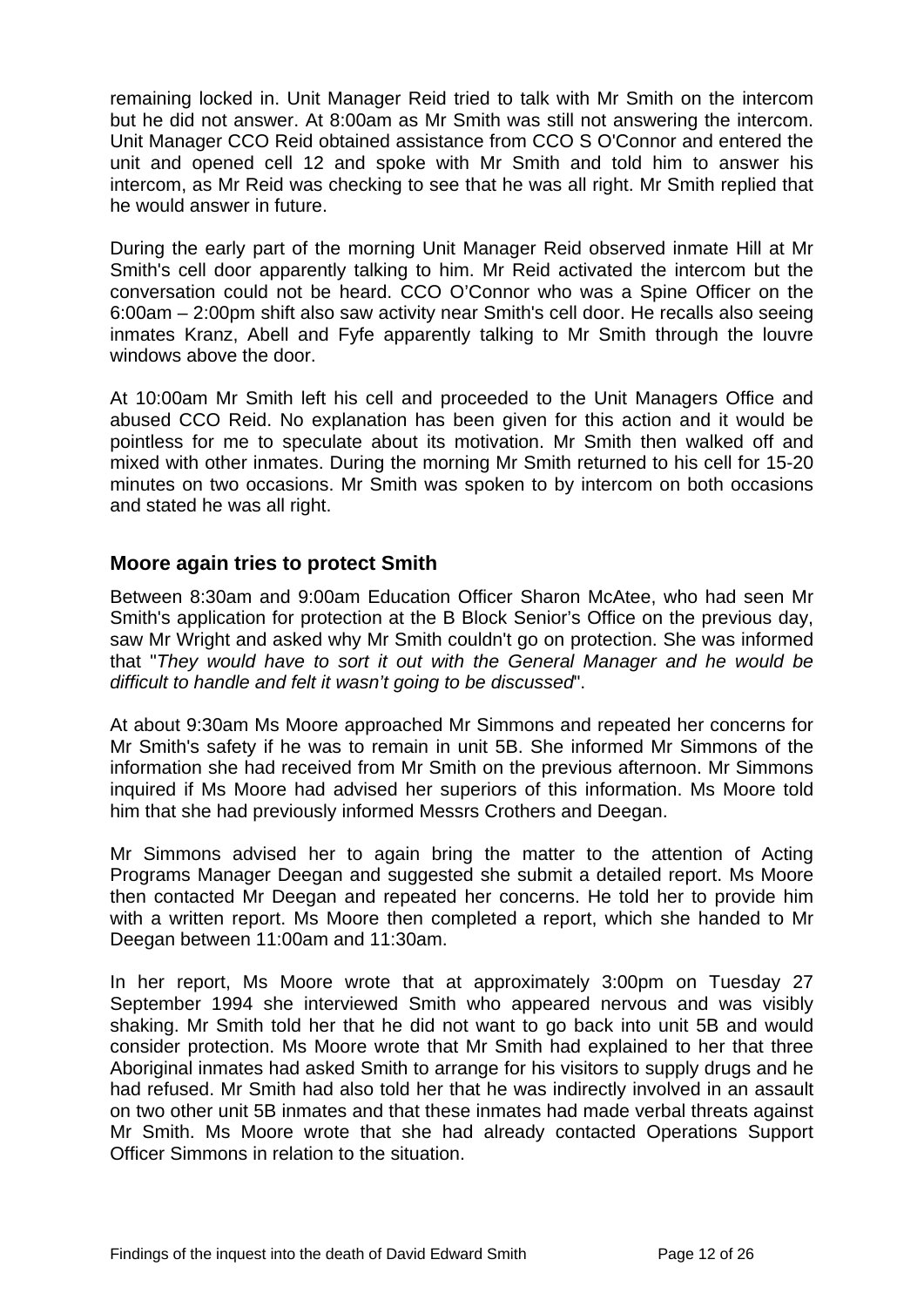<span id="page-13-0"></span>Mr Deegan says that he was otherwise occupied when handed this report but that he read it after lunch and endorsed it "*Noted M Deegan 28/9/94*". Mr Deegan then made two photocopies of the report and placed one on Acting General Manager Taylor's table and one on Acting Operations Manager Crother's table.

At 2:40pm, by previous arrangement, Mr Smith was escorted from 5B to the Visits Area for a legal visit. Nothing of relevance to his death transpired during that meeting and at about 3.07 Mr Smith returned unescorted to unit 5B.

At 4:45pm, in response to a request from him, Education Officer Sharon McAtee attended the interview room at unit 5B where she spoke with Mr Smith. He complained of sore arms from being dragged from the DU the previous night. She observed that he was very quiet, withdrawn and nervous. He displayed an attitude of hopelessness.

CCO O'Connor says that at about 4.30, while he was the 2:00pm – 10:00pm Unit Manager, prisoner Fyfe came to his office and said "*When are you going to tea, boss*" He was not given an answer. Mr O'Connor subsequently had his meal break from about 5:10pm to 5:45pm.

Mr O'Connor says he and C.C.O Brennocks entered unit 5B at about 5.00pm via the main spine door in order to lock and check the exercise yard. At that time Mr O'Connor observed Mr Smith seated at a table near an area commonly referred to as the '*fish bowl*'. Mr Smith was playing cards with other inmates.

CCO O'Conner left unit 5B at about 5:10pm for his meal break. Supervision of the unit passed to the unit 4B manager during this period. On Mr O'Connor's return, the unit 4B manager went for a meal break and Mr O'Connor supervised both units.

The Acting General Manager of the prison. Mr Taylor, returned to his office about 5:00pm and saw the report from the psychologist Moore. Mr Taylor says that after reading it he endorsed it on the top right with "*A/Mgr Programs, please discuss with me - NFT*". He then endeavoured to phone Acting Programs Manager Deegan to discuss it with him, but he could not raise him and he thought that Mr Deegan must have ceased duty and left the centre. The report was taken by his secretary, Ms Hepburn, and placed on Mr Deegan's table.

# *The Discovery of the Deceased's Body*

At about 6.30pm Registered Nurse Hennie Veldcamp attended unit 5B to administer medication to the inmates domiciled in that unit. On her arrival, the Unit Manager CCO O'Connor used the unit intercom to advise all inmates of her presence and to alert those on medication of the need to attend the interview room to receive it.

Mr Smith did not attend for his medication. After several attempts to contact him via the cell intercom, Correctional Officers Brennocks and O'Connor entered the unit and proceeded to cell 12.

Mr O'Connor cannot recall whether the cell door was unlocked or whether he had to unlock it, but when he opened the door he observed Mr Smith sitting on the floor with coaxial cable around his neck fastened to the metal upright of the bunks. He immediately saw that Mr Smith had numerous wounds that were bleeding.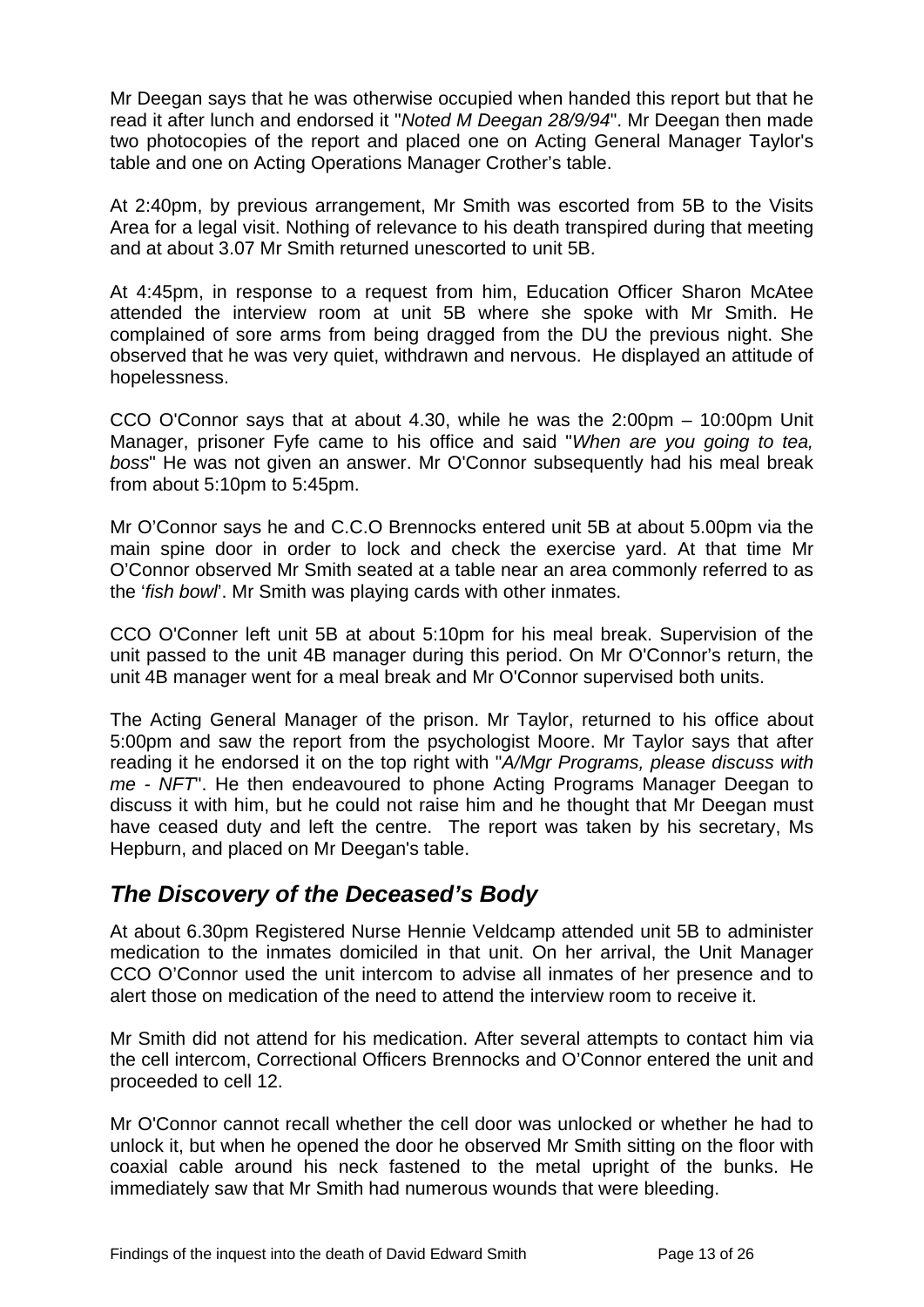<span id="page-14-0"></span>Mr Brennocks felt Mr Smith's neck below the '*noose*' for a pulse and Mr O'Connor put his hand over Smith's face and on his chest for evidence of respiration. Neither could detect any sign of life.

In view of the injuries to Mr Smith and the background of the remaining 15 inmates in the unit, the officers immediately locked Cell 12 and exited the unit. At the office, Mr O'Connor summoned help via the block intercom.

Additional officers quickly arrived and they entered the unit and directed all inmates into the unit 5B exercise yard. Mr O'Connor, together with RN Veldcamp, A/SCCO Graham and CCO Brennocks the returned to cell 12. Nurse Veldcamp was unable to find any sign of life and instructed that an ambulance be called.

A/SCCO Graham, who was in B Block at the time the alarm was raised and who entered the cell with Messrs O'Connor and Veldcamp, on observing the cable around the neck of the deceased, obtained a rescue knife from CCO Irvin, who was present outside the cell, and cut the cable. Mr Smith was then laid on his back on the floor.

The officers and the nurses present observed that there was a large quantity of blood and water on the floor of the cell. It appeared that the deceased had water poured over him following the attack. The bedding was also wet. The officers noted that the Cell 12 intercom was hanging by wires from the console above the cell desk.

As the additional officers entered unit in response to the call for assistance, the washing machine within the unit was observed to be in use. It was immediately turned off.

The Acting Operations Support Officer, Mr Michael Taylor, went to the scene and directed the 'B' Block be locked down, a head count be undertaken, and patrols be conducted around the outside of the block.

The Acting General Manager Noel Taylor and the Acting Operations Manager David Crothers were, at the time of the discovery of Smith's body, on the perimeter in connection with a problem with the security fence. Both officers were in contact with the Centre's control room and were immediately advised.

During the evening of 28 September 1994 Acting General Manager Taylor, Acting Operations Manager Crothers and Director of Custodial Corrections Krikorian all attended unit 5B in relation to this incident.

### *The post death response*

#### **Preservation Of Scene & exhibits by correctional staff**

Soon after Mr Smith's body was discovered, CCO O'Connor declared Smith's cell a crime scene. This response was timely, but a more extended area covering the hallway between the cells should have been secured to prevent the procession of officers unnecessarily viewing Smith's cell before the arrival of police.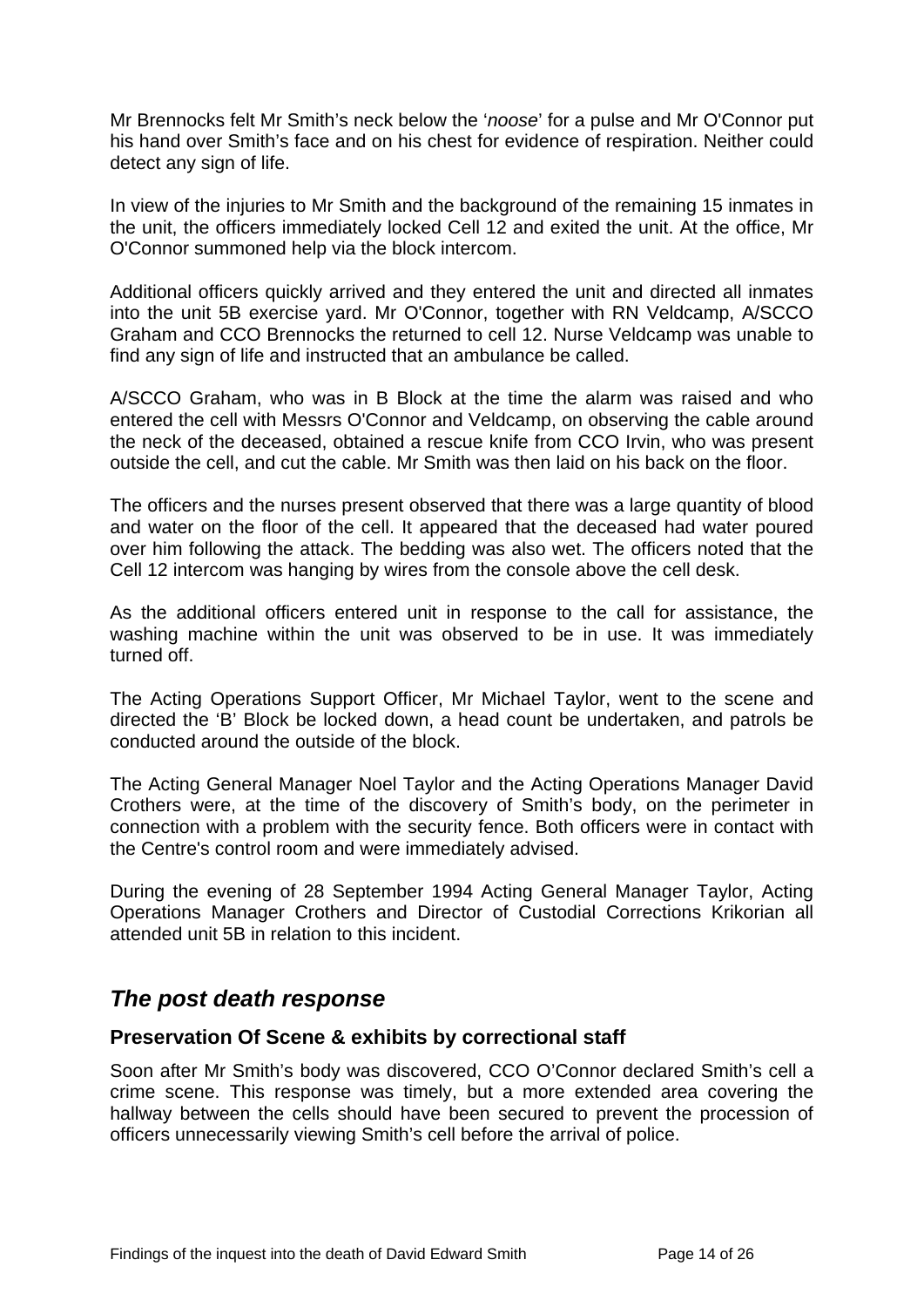<span id="page-15-0"></span>Inmates in unit 4B doubled up to allow unit 10B (Detention Unit) inmates to also move into unit 4B. This allowed unit 5B inmates to be placed into the Detention Unit. All cells of the Detention Unit were first searched.

The showers in the cells occupied by inmates Kranz, Hills, Hooper, Clarke and Fyfe had obviously recently been used.

#### **Attendance by ambulance officers**

At 6:51pm Ambulance Control received telephone notification of the incident at the Sir David Longland Correctional Centre and a unit was immediately dispatched arriving at the centre at 6.58.

At 7:00pm Paramedic Officer HULL examined the deceased. Mr Smith's body was cold and there appeared to be slight stiffening in the joints. A degree of postural lividity was present in the lateral aspect of the right arm. He formed the opinion that Mr Smith was dead and would not respond to resuscitation attempts; none were therefore attempted. This was clearly a reasonable decision. A Government Medical Officer attended at the centre and certified life extinct. The body was transported directly to the John Tonge Centre for lodgment pending a post mortem.

#### **Post mortem examination**

On 29 September, a post mortem examination of Mr Smith's body was conducted by Doctor Ansford, a forensic pathologist. He issued a *Post Mortem Examination Certificate* showing the cause of death to be multiple stab wounds.

Samples of blood, urine and liver were taken from the deceased for alcohol and drug analysis. Nothing of significance was found.

Professor Ansford also completed a '*Post-Mortem Examination Report*' dated 23 November 1994.

In summary, there were a total of 31 stab and incised wounds to the face, neck, arms, hands, sides and back of the body. Eight wounds penetrated into body cavities. The most significant were one into the right lung, one into the spleen; two into the right kidney, and one into the left kidney. These led to bleeding into the right chest cavity and into the bladder.

#### **Police investigation**

Police Officers from the Oxley Police Station were first to respond. They arrived at the centre at 7:41pm. They were briefed on the situation and directed to unit 5B where the scene was already secured and a running log was commenced.

At 7:45pm, senior officers from the Correctional Services Investigation Unit (the CSIU) attended and took initial charge of the investigation. Later in the evening detectives from the Homicide Investigation Squad attended at the scene and assisted in the investigation.

Scientific, fingerprint and photographic examinations of the scene and surrounds were carried out on the evening of 28 September and over the following days.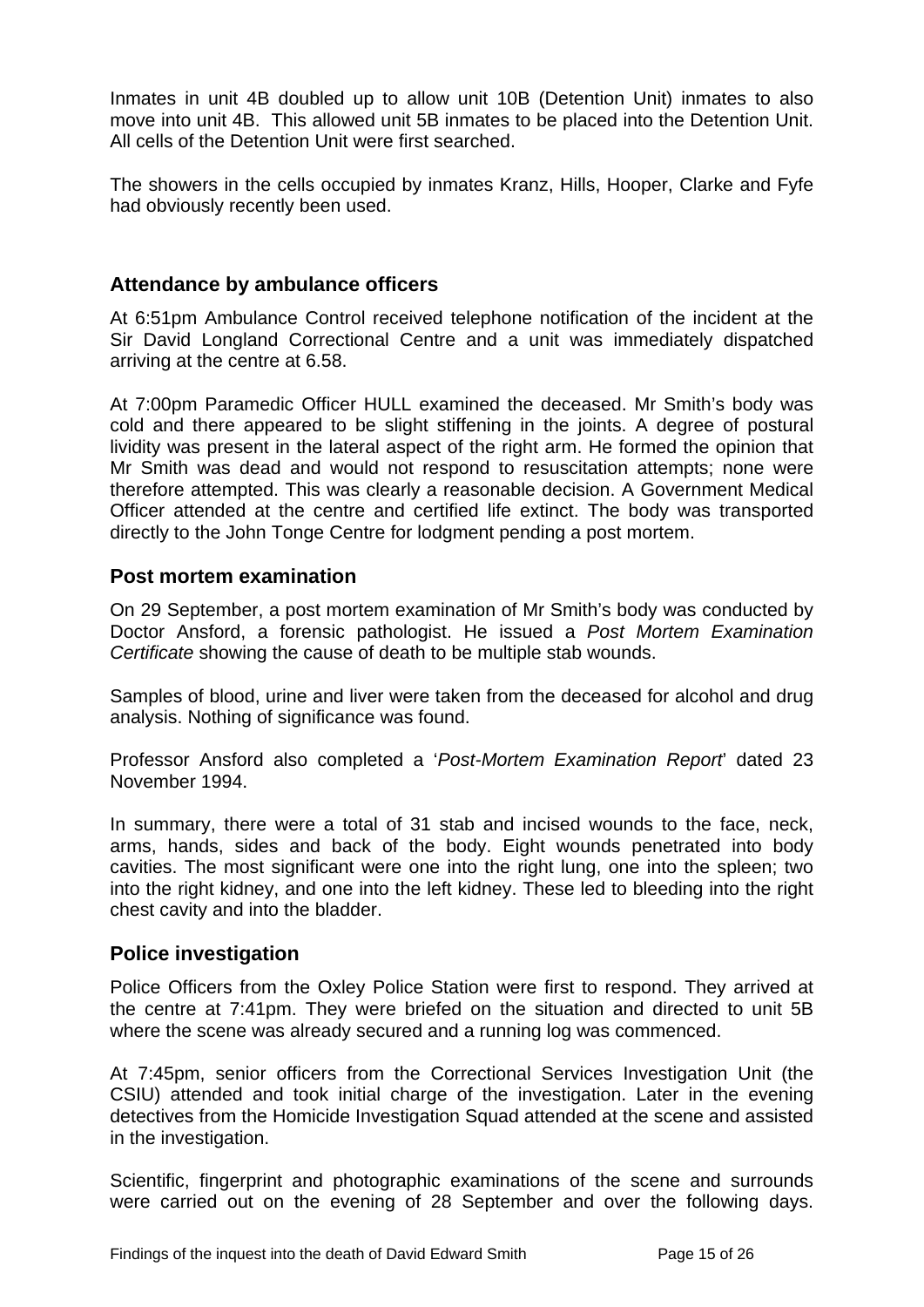Clothing in the washing machines was seized and examined. Luminol light testing for blood was carried out in cell 12 in the corridors. Bedding and clothing from the deceased's cell was tested. Samples of blood from the top and lower bunks, sidewall and toilet area were screened. It seems that all examinations that may have been of benefit to the investigation were undertaken. However, it appears the water that was thrown over the deceased and around the walls and floor of the cell following the murder washed away all trace evidence. In summary, nothing of significant evidentiary value to identify the perpetrators(s) was discovered.

The next day C.S.I.U. officers conducted a search of the cells in unit 5B. During the afternoon and into the following day, Q-Build plumbers conducted a search of relevant drains and plumbing in unit 5B. The ceiling, roof and external areas of the block were also searched. Despite these efforts, the murder weapon was never located.

On the night of the murder, Detectives Banks and Herpich briefly questioned inmates in relation to their version and movements during the day. Their responses varied from vaguely cooperative to complete silence. No inmate admitted to having any direct knowledge of the murder. During this process the inmates were searched and the clothes worn by them were seized for examination purposes.

On the day following the murder police obtained an important statement from an inmate who I shall refer to as the first co-operating inmate.<sup>[9](#page-16-0)</sup> He alleged that prisoners Hills, Kranz, Abell and Fyfe were all involved in the murder in some way. He said that on the morning of 28 September 1994 he saw Kranz standing outside the doorway of cell 12. He saw Mr Kranz talking to Mr Smith and heard him say words to the effect:

> *"We know that the screws are trying to set you up. Just come out and face it like a man and it will be sweet."*

The first co-operating inmate said that he went into inmate Hills cell and Mr Hills said words to the effect that he was going to get someone.

The first co-operating inmate also alleges that late in the afternoon he saw Mr Hills with a butter knife blade about 6 to 8 inches long, the point of which had been sharpened. It had white strapping tape at the other end to form a handle. The first cooperating inmate says that he asked Mr Hills "*What's going on?*" Mr Hills is alleged to have replied "*I'm going to work*".

The first co-operating inmate states that in the early evening he saw Mr Kranz walking with Mr Smith from the common room area towards the cells. They walked into cell 12 together, with Mr Smith entering first. There appeared to be some pushing and lunging between Mr Kranz and Mr Smith, but the first co-operating inmate could not see exactly what was going on. He heard Mr Smith say "*What's going on?"* He saw Mr Hills running into Mr Smith's cell and saw the cell door close.

<span id="page-16-0"></span><sup>&</sup>lt;sup>9</sup> This inmate has given evidence in various proceedings concerning this matter and it is likely that it is well known in the prion population that he gave varying levels of assistance to the investigation of Smith's murder. However I have no evidence concerning any risk to his safety that may ensue, now or in future, if I were to name him here and as it is not necessary for the purpose of the findings I choose not to do so.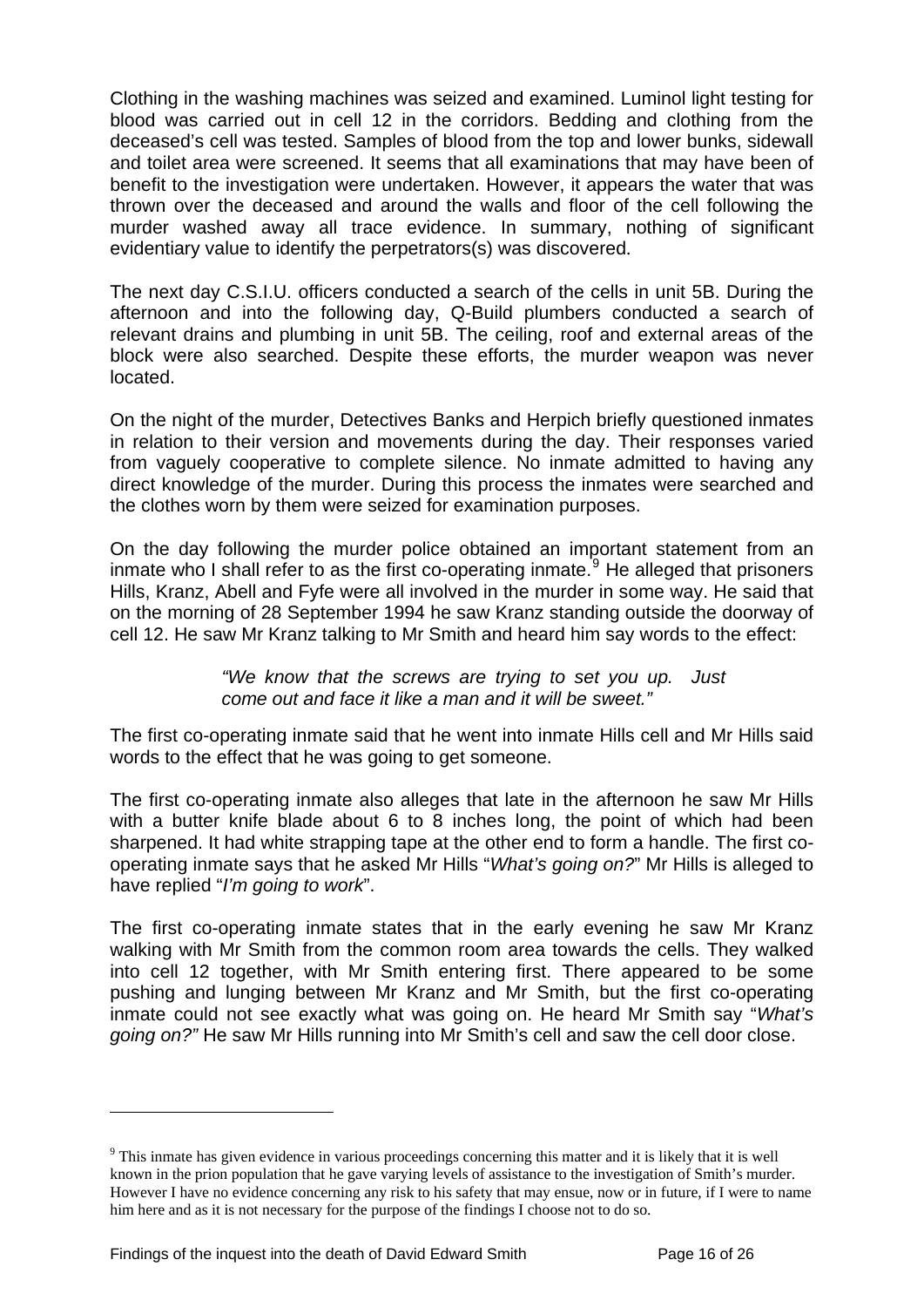<span id="page-17-0"></span>The first co-operating inmate alleges that he then heard a stereo start playing loud music. He heard screaming coming from cell 12.

The first co-operating inmate alleges that after this he walked out of his cell and towards the common area. He saw prisoner Fyfe pacing up and down outside Mr Smith's cell.

The first co-operating inmate says that he saw Mr Fyfe approach the glass window of Smith's cell and nod his head. Immediately after this Messrs Kranz and Hills came out of Mr Smith's cell and walked to their own cells. The first co-operating inmate says that he saw prisoner Abell picking up clothes which had been left at the doorway of Mr Kranz's cell, and roll them up in a bundle and place them into a washing machine. The first co-operating inmate also alleged that another inmate, Robert Speedy, had said earlier that afternoon that "*I'm going to bust Smithie's intercom" and later said "I've done it, I've busted it with a knife*".

It was not until 15 March 1996 that further significant corroboration was obtained in a statement from a second co-operating inmate who alleged that he saw Messrs Hills and Kranz enter Mr Smith's cell at the time of the murder.

The second co-operating inmate also said that before the murder he saw Mr Hills appearing to have a conversation with Smith during which he appeared scared and was flinching. He later saw a fight start when Messrs Hills and Kranz grabbed Mr Smith and dragged him down the spine of the cell block in a headlock.

About 10 to 15 minutes later, he saw Mr Hills walking fast about halfway along spine of unit 5B. Mr Hills looked like he had just showered as his hair and face were drenched and his t-shirt was clinging to his body. His face was red and his eyes were glassy.

# **Charges are laid**

In March 1996, relying on the evidence provided by the two co-operating inmates, Messrs Hills and Krantz were charged with Smith's murder. In September 1996, inmates Fyfe and Abell were also charged for their alleged involvement.

### *Committal proceedings*

The charges against Messrs Hills, Kranz, Abell and Fyfe came before a committal hearing in September 1996. All defendants were committed to stand trial.

#### *Indictments presented*

On the  $29<sup>th</sup>$  of April 1996 the following indictment was presented in the Supreme Court of Queensland,

Count 1: Murder, Section 302, 305 of the Criminal Code.

*That on the twenty-eighty day of September 1994 at Wacol in the State of Queensland, Rodney Thomas Hills, Andrew Thomas Kranz, Wayne Anthony Fyfe and Phillip Graham Abell murdered one David Edward Smith*.

**Alternatively**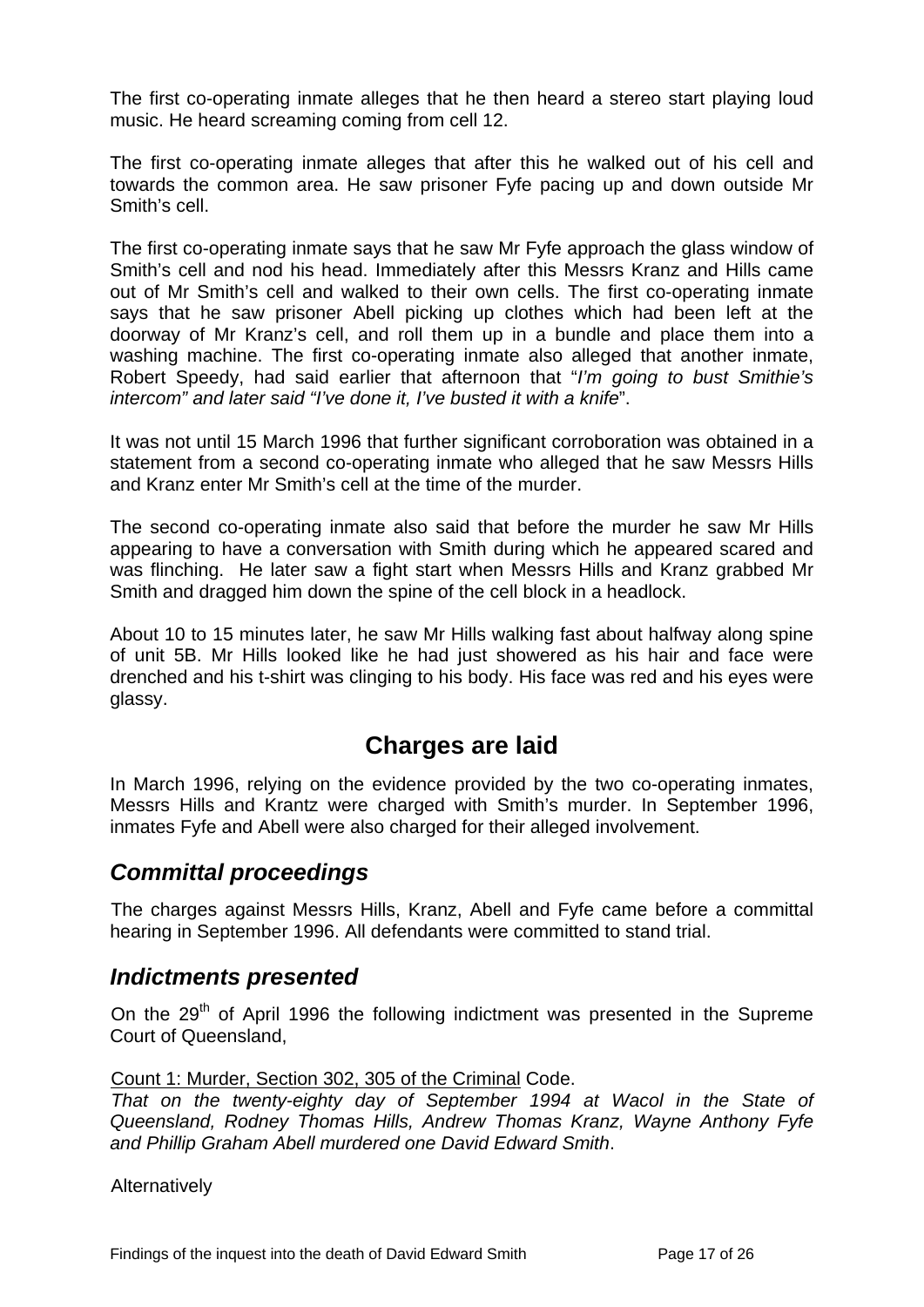#### <span id="page-18-0"></span>Count 2: Accessory after the fact to Murder, section 307(1) of the Criminal Code.

*That on the twenty-eighty day of September 1994 at Wacol in the State of Queensland, Rodney Thomas Hills, Andrew Thomas Kranz and Wayne Anthony Fyfe murdered one David Edward Smith*.

*And that Phillip Graham Abell on the twenty-eighty day of September 1994 at Wacol in the State of Queensland, knowing that the said Rodney Thomas Hills, Andrew Thomas Kranz and Wayne Anthony Fyfe had committed the said crime assisted them in order to enable them to escape punishment*.

### *Nolle Prosequi entered*

On 5 June 1997 the first co-operating inmate was called as the first witness in the trail of the four prisoners charged with murdering Mr Smith. He refused to take an oath and informed the Court that he did not propose to give any evidence. The jury was then excused. The prosecutor then submitted to the Judge that consideration should be given to holding the first co-operating inmate in contempt of Court but understandably, the Judge concluded that little would be achieved by this.

The Crown withdrew the indictments and a *nolle prosequi* was entered. All four accused were discharged.

# **Further investigation - Operation Cashbox**

During 2000 and 2001 officers from Department of Corrective Services Investigation Unit and the Department of Corrective Services Intelligence Group conducted an intelligence assessment in relation to a number of suspicious deaths at correctional centres. This culminated in the submission of an Intelligence Assessment Report concerning 12 deaths that had occurred over about a ten-year period. The murder of Mr Smith was one of those identified as warranting further investigation.

During the cold case review process, a third co-operating inmate gave a statement in relation to the murder of Mr Smith. This witness claimed that in 1995 Mr Hills was trying to impress other inmates by bragging about his violent exploits. The third cooperating inmate alleged that Mr Hills confessed to killing Mr Smith. He alleged that Mr Hills told him that he killed Mr Smith because Smith had told inmate Bradfield that he and Abell had a '*shiv*' (hand made knife) hidden. Mr Hills allegedly told the third co-operating inmate that Mr Smith just laid there as he didn't think "*he would cop fifty*." Mr Hills told the third co-operating witness that he had to strangle Smith and tie him down. Hills did not tell the third co-operating witness who else was with him at the time of the killing.

It was considered that the evidence of the second and third co-operating witnesses was not sufficient to enable a prosecution to succeed and therefore although the investigators were determined to re-lay charges at some stage that had not been reached when an unexpected breakthrough occurred.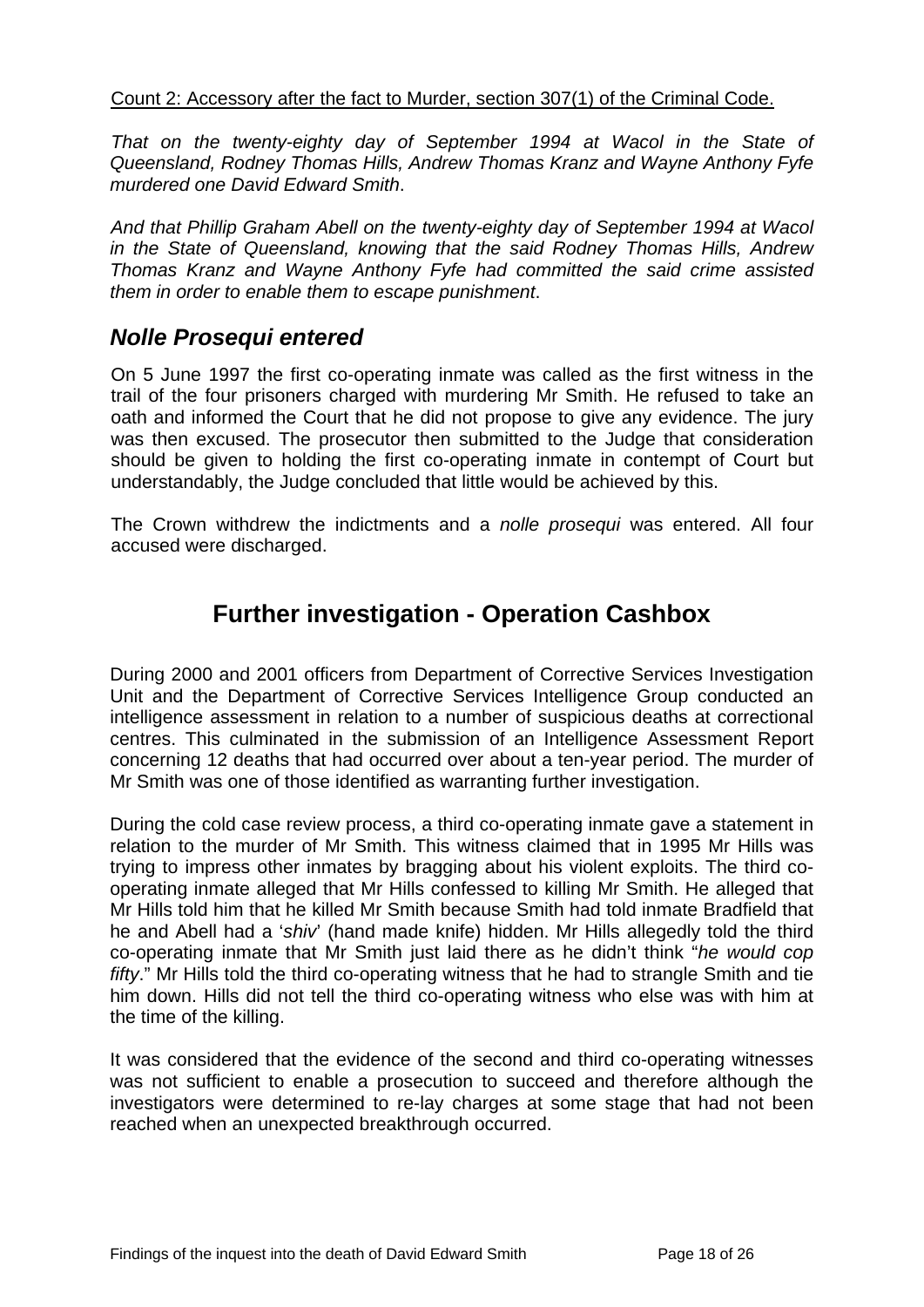### <span id="page-19-0"></span>*Kranz re-arrested*

On 31 August 2004 Detective Sergeants Miers and Lawrence of the State Homicide Investigation Group interviewed Kranz at the Arthur Gorrie Correctional Centre as a consequence of receiving information that Kranz now wished to confess to the murder.

Mr Kranz admitted that another inmate, whom Kranz refused to nominate, asked Mr Kranz to assist him to murder Mr Smith. Mr Kranz claimed not to know the motive behind the murder but agreed to assist. Mr Kranz stated that he had preliminary discussions with this other inmate in the laundry of the unit, where he alleged that the other inmate told him that Mr Smith had to be killed, and the plan was to stab him while he was in his cell. Prior to the murder, the other inmate placed a mop and bucket in the hallway near to Mr Smith's cell so that it could be used to clean up.

Mr Kranz stated that later that same day around 5.30pm, a time when supervision of the Unit was reduced to only one correctional officer, he caused Mr Smith to return to his cell and on entering the cell Mr Kranz punched Mr Smith, and the second inmate offender entered the cell and they both subdued Mr Smith. The second offender repeatedly stabbed Mr Smith with a bread and butter knife that had been sharpened to a point. The knife was then passed to Mr Kranz who also stabbed Mr Smith numerous times. Mr Kranz was then handed a TV coaxial cable and he placed it about Mr Smith's neck to strangle him, but noticed that Smith was already dead. Mr Kranz then tied Mr Smith to the upright of the bunk bed. Both prisoners then cleaned down the scene by wiping the walls, throwing water over the floor, and by mopping the hallway down. They then showered and placed their clothes and footwear into the washing machines. He believed that the knife was then bent over and flushed down a toilet.

Kranz indicated he was making full admissions as he has been reading the Bible and was now seeking forgiveness from God. He also believed it was the right thing to do. and it would also help Mr Smith's family.

Mr Kranz was arrested and charged with the murder of Mr Smith.

On 18 February 2005, Kranz entered a plea of guilty to the murder of Smith on an ex officio indictment. He also pleaded guilty to 11 other counts, including another count of murder. The sentencing was adjourned to enable the prosecution to apply for the imposition of indefinite sentences. On 16 June 2005, Mr Kranz was sentenced to life imprisonment for the murder of Mr Smith with a minimum term to serve of 20 years imprisonment.

# **Findings required by s43(2)**

I am required to find, so far as has been proved, who the deceased was and when, where and how he came by his death.

As a result of considering all of the material contained in the exhibits and the evidence given by the witnesses, I am able to make the following findings.

*Identity of the deceased* – The deceased was David Edward Smith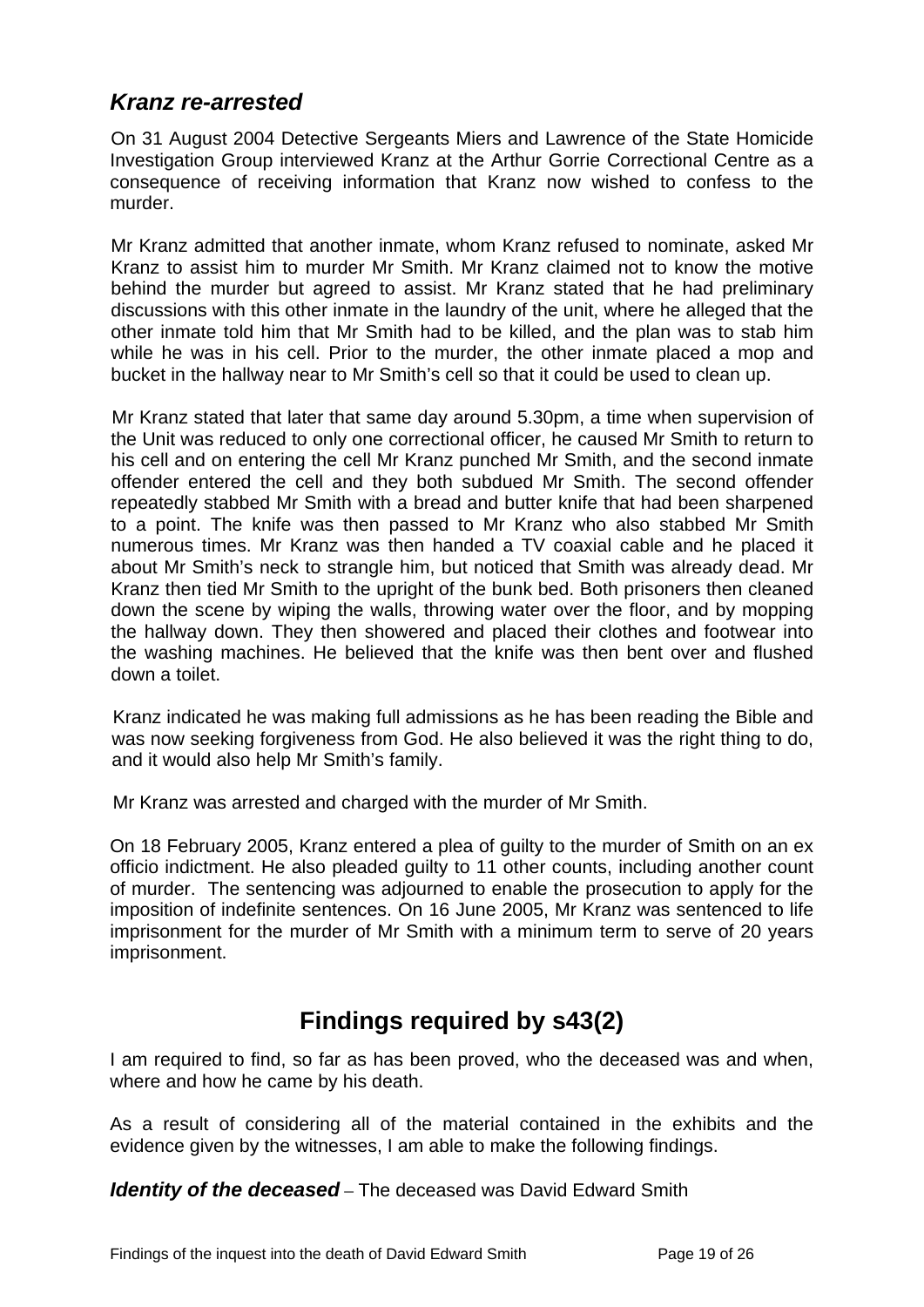<span id="page-20-0"></span>*Place of death* – Mr Smith died at the Sir David Longland Correctional Centre, Wacol, Queensland

*Date of death* – He died on 28 September 1994

*Cause of death* – Mr Smith died as a result of multiple stab wounds inflicted by Andrew Krantz who was assisted in the murder by other prisoners

### *The committal question*

I am also required to consider whether any person should be committed for trial on any of the charges referred to in s24(1)(d) of the Act.

Mr Kranz declined to identify or to testify against other suspects in this matter. There is considerable evidence indicating that Messrs Hills, Abell and  $Fyfe<sup>10</sup>$  $Fyfe<sup>10</sup>$  $Fyfe<sup>10</sup>$  played some part in the murder but in view of the course this inquest has taken this can not be proven with sufficient certainty to enable me to commit them for trial.

I note that the statement given by the first co-operating inmate on 29 September 1994 substantially accords with the account given by Mr Kranz during his confessional interviews and although not identical in its terms, it is corroborated by the version of the second co-operating witness.

On 27 December 2001, Detective Sergent Myers and Detective Senior Constable Burge, homicide detectives attached to Operation Cashbox, attended the SDLCC to speak to the first co-operating inmate. He indicated that he was willing to give evidence at any trial concerning the murder of Mr Smith. The first co-operating inmate explained that he previously refused to take the oath at the trial in 1997 because he was concerned for his own safety, having then recently been sentenced to an indefinite life sentence.

Accordingly I recommend that the investigation police officers seek advice from the Director of Public Prosecutions as to whether they should charge the two surviving suspects referred to above.

# **Preventive recommendations – riders**

Section 43(5) of the Act prohibits a coroner from expressing any opinion on a matter outside the scope of the inquest except in a rider which is, in the opinion of the coroner, designed to prevent the recurrence of similar deaths.

The facts of this case clearly raise concerns about the way the prison managers and officers responded to the ample information they had that Mr Smith was at risk of harm if housed in unit 5B. This aspect of the matter was closely analysed in a report commissioned by the QCSC.

<span id="page-20-1"></span><sup>10</sup> Fyfe has since died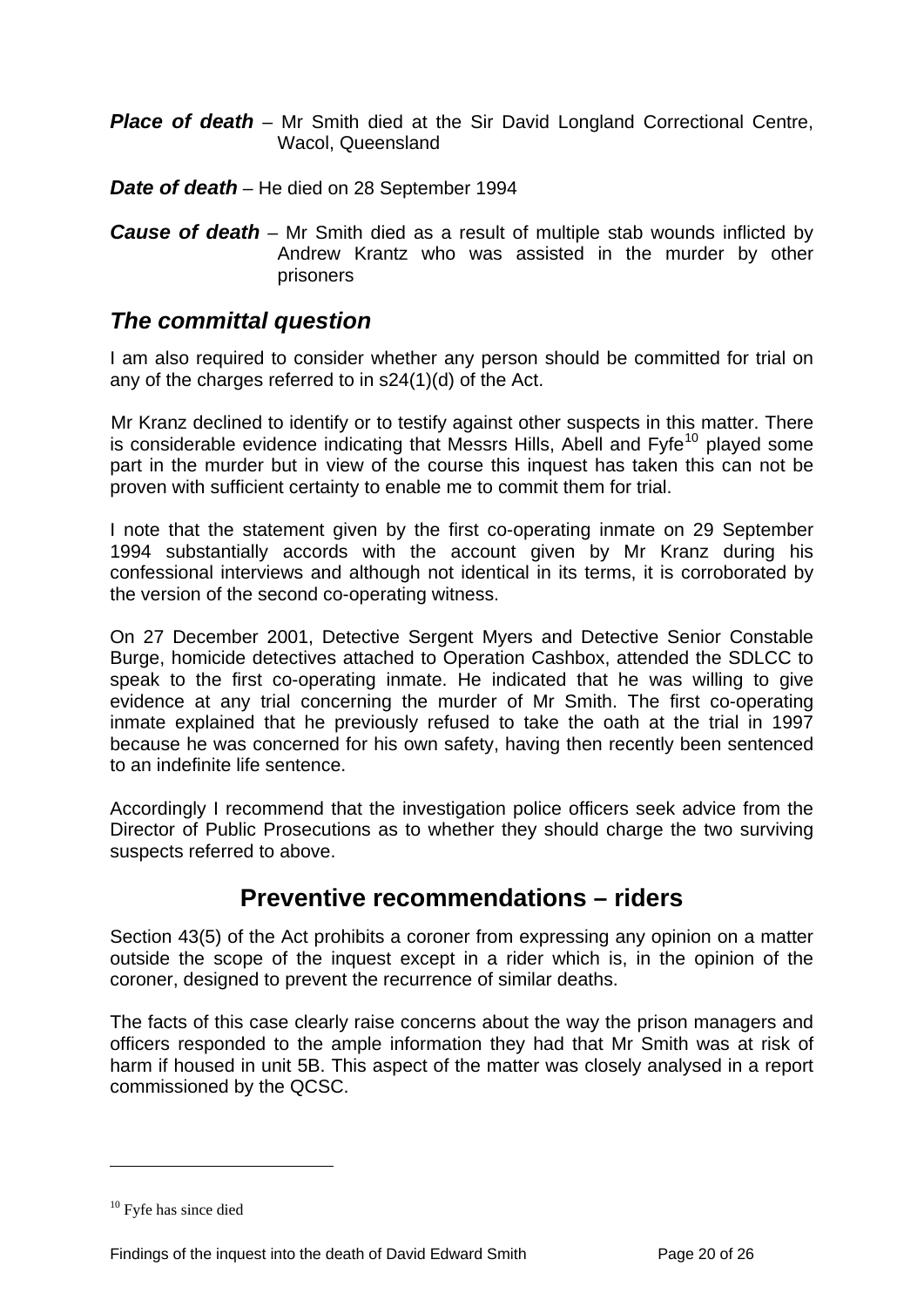In accordance with usual practice, the day after the death, the QCSC appointed two external inspectors to review the circumstances in which it occurred and to advise whether all relevant policies and procedures had been adhered to and/or whether any changes to policy, procedures or practices were necessary to avoid future deaths.

The inspectors undertook a through examination of, among other things, the circumstances of the death and the actions of the officers who were involved in responding to Mr Smith's claims that he was at risk of harm if moved to unit 5B. In a report addressed to the Minister for Corrective Services and the Director General of the Corrective Services Commission, the inspectors found what is obvious from the facts summarised earlier in these findings, namely,

 *Smith quite openly told staff that if he was returned to unit 5B he would be killed"* 

*Irrespective of whether Smith did withdraw this application (for protection), his orally expressed fears that he would be killed if he was returned to unit 5B along with other indicators should have been acted on…[11](#page-21-0)*

The inspectors concluded that the mistakes that occurred in this case were in part attributable to the failure of some of the officers involved to take reasonable precautions which amounted to a breach of their duty of care to the prisoner. I can only agree with this conclusion.

As usual, however, there were also systems failures that made it less likely that individuals would perform optimally. The inspectors point to a failure of the managers of the SDLCC to update their policies and procedures so that they complied with QCSC policy; in particular the policies concerning the segregation of "at risk" prisoners.

The legislation in force at the time of the death provided authority for the QCSC to formulate rules, called *Commission Rules*, for the State's correctional centres. The legislation also provided for the general managers of correctional centres to also formulate rules, called *General Manager's Rules* that were to comply with QCSC policy and the Commission Rules.

A new policy concerning the segregation of at risk prisoner had been approved by the QCSC about 15 months before the death of David Smith but it had not been effectively implemented in the SDLCC. The officers initially responding to Mr Smith appeared to be unaware of the existence of new forms and the new policy, notwithstanding that the new policy had been introduced some 4 months earlier. There was obviously a failure at the Centre to adequately notify and train all correctional staff of these changes.

The inspectors concluded that:-

<span id="page-21-0"></span> $11$  Report of DCS Inspectors at p30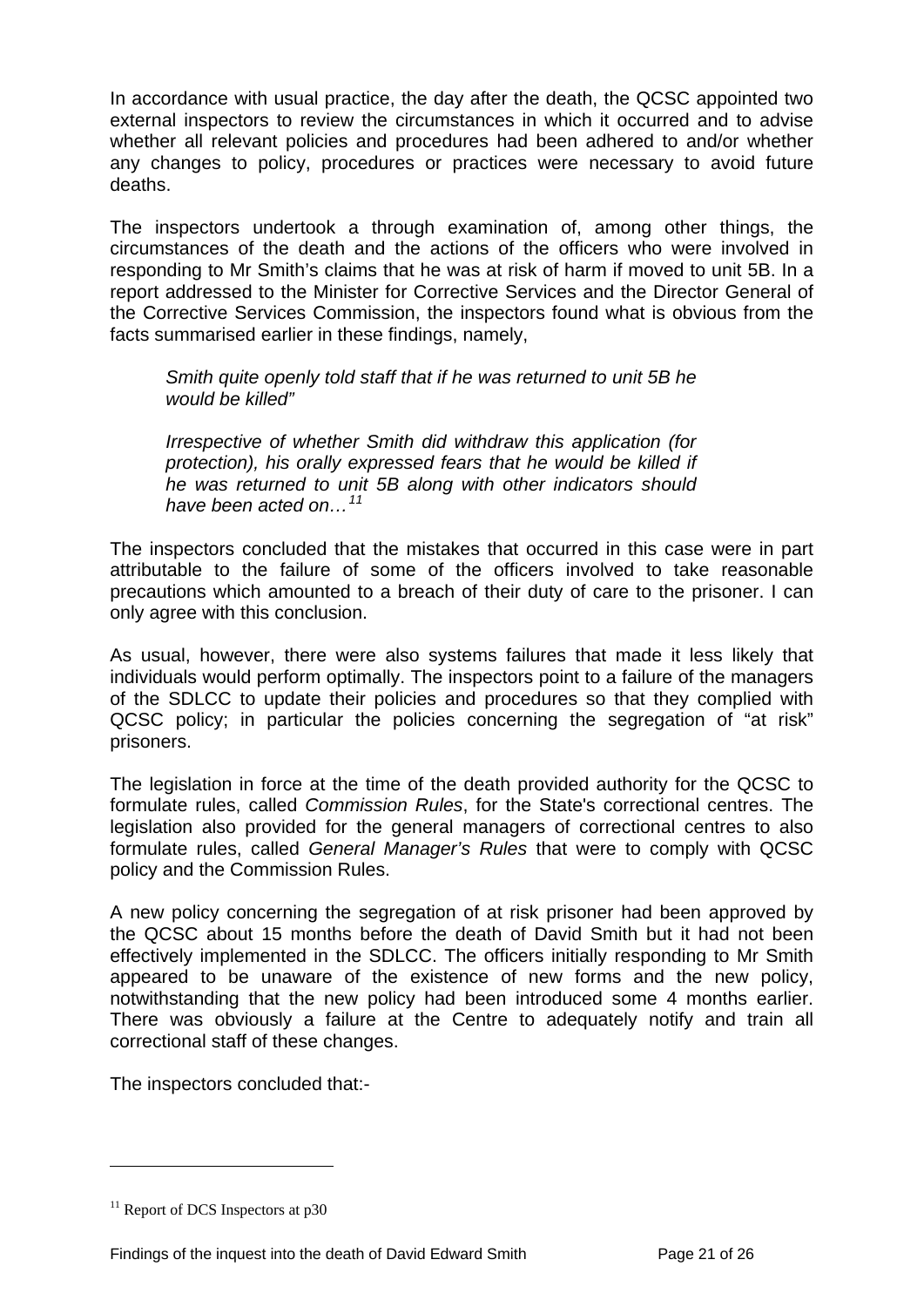*Had the General Mangers Rule 18 – 2 accurately reflected the QCSC policy and procedure on the provision of protection, then it is quite possible, had the procedure been followed, that the application for protection and oral statements of David Edward Smith would have at least caused his segregation and probably prevented his murder.[12](#page-22-0)*

The inspectors concluded that the death of Smith was both *predictable* and *preventable*. I respectfully agree with their assessment in this regard. It seems likely that Mr Smith committed a number of reprehensible acts during his relatively short life. At the time of his death he was not making a positive contribution to society and was causing problems in the prison system. Not withstand this, he did not deserve to die such a gruesome and painful death and he was entitled to be protected by the custodial authorities, particularly when he repeatedly drew to their attention the risks facing him.

The managers and officers of the Sir David Longland Correctional Centre failed to satisfy Mr Smith's most basic need, that of personal safety. Undoubtedly, prisons can be dangerous places but it is the responsibility of those paid to run them to take all reasonable steps to remove or reduce the dangers. In my view, those responsible did not so in this case. However, there is no evidence that these failures were the result of any wilful neglect by prison officers nor that there was any collusion between officers and those wanting to harm Mr Smith.

As one would expect much has changed in the operation of prisons since this sad and violent death, indeed the legislation governing corrections has been extensively amended and the management systems of the department and of individual correctional centres, including the SDLCC, have been overhauled. Many of the staff involved in these events have left the prison system.

Never the less it is appropriate to consider the shortcomings the inspectors identified in this case and the recommendations they made in order to make an assessment of whether those changes have made it less likely that a death could occur in similar circumstances now.

Therefore the Court sought and received from the Department of Corrective Services advice as to how the issues identified by the inspectors have been responded to. The inspectors' recommendations and the Department's responses are set out below.

#### **Recommendation (a) - Review of protective custody –**

*That an urgent review be carried out of the Q.C.S.C Policy and Procedure for the assessment of the requirement for Protective Custody (Protection). This must include an assurance that Centres are familiar with the intention of the policy".* 

The Department advised that this recommendation was endorsed by the Director-General at the time and the Director of Custodial Corrections was requested to carry

<span id="page-22-0"></span> $12$  ibid, at p39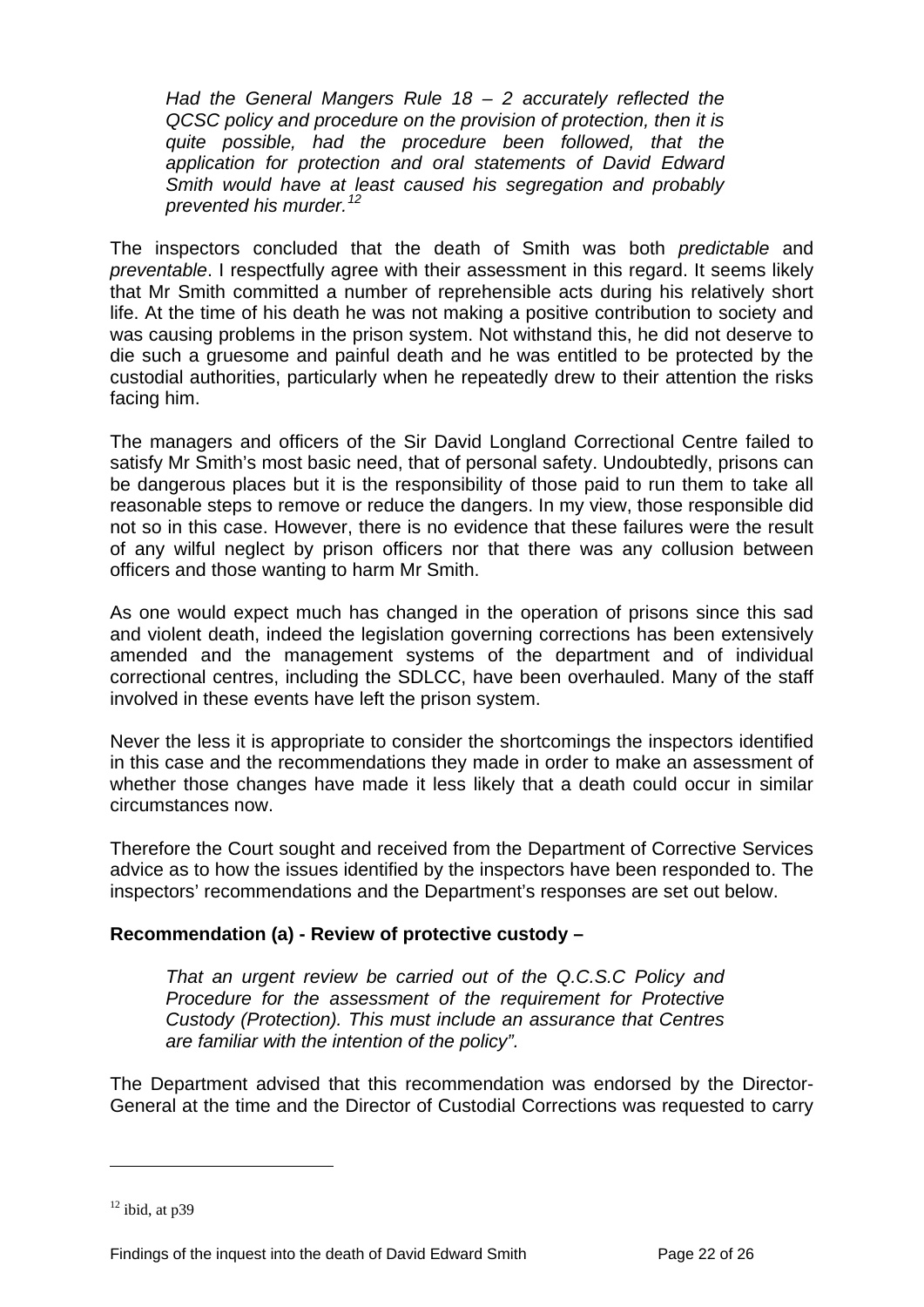out the review on 15 May 1995. The review occurred and resulted in significant changes to the procedure.

The Department implemented the current amended version of the procedure relating to protection of prisoners on 12 December 2002. The procedure provides for the protective management of offenders who are assessed as being at risk of harm from others. The procedure has been implemented in all correctional centers and is applicable to all correctional officers.

The Department considers that the current protection policy adequately provides for the protective management of offenders who are assessed as being at risk of harm from others. The current protection policy can be viewed at <http://www.dcs.qld.gov.au/docs/procedures/ofm/ofmproapp.shtml>

Under the current policy the Department accepts a duty of care to provide a safe environment for offenders in the correctional system. Protection status should be approved for a prisoner who, based on assessment and review processes, cannot be effectively managed within the mainstream prison population. The policy acknowledges that requests for protection may arise from a range of sources, including the courts, solicitors, police, the prisoner and staff or management.

It is a requirement that every prisoner received into custody be assessed using the '*Immediate Risk Needs Assessment'*. In a number of circumstances, including where a prisoner requests protection, there is a requirement to refer the matter to the Sentence Management Coordinator/Sentence Management Officer.

There is still a requirement that a written application for protection be made on the '*Application for Protection*' form, which is to be forwarded to the Sentence Management Coordinator/Sentence Management Officer. However, there is a clearer requirement relating to verbal requests. A person in charge of a facility is responsible for the safety of a prisoner who makes a verbal request or written application for protection from the time the request or application is received until the matter is determined.

All relevant information pertaining to the request for protection is to be assessed and verified by the Sentence Management Coordinator/Sentence Management Officer using the '*Protection Needs Assessment'*.

A request for withdrawal of protection must be made in writing. If the prisoner refuses to sign a withdrawal form, the prisoner's protection status, can only be removed if the relevant officer is satisfied that the prisoner can be safely managed within the mainstream system.

#### **Recommendation (b) General Manager to explain why policy and procedure was not followed –**

*That the General Manager, Sir David Longland Correctional Centre, should in our view be called upon to explain why the Q.C.S.C Policy and Procedure in respect of Protection Prisoners, although known at the Centre, was not followed*".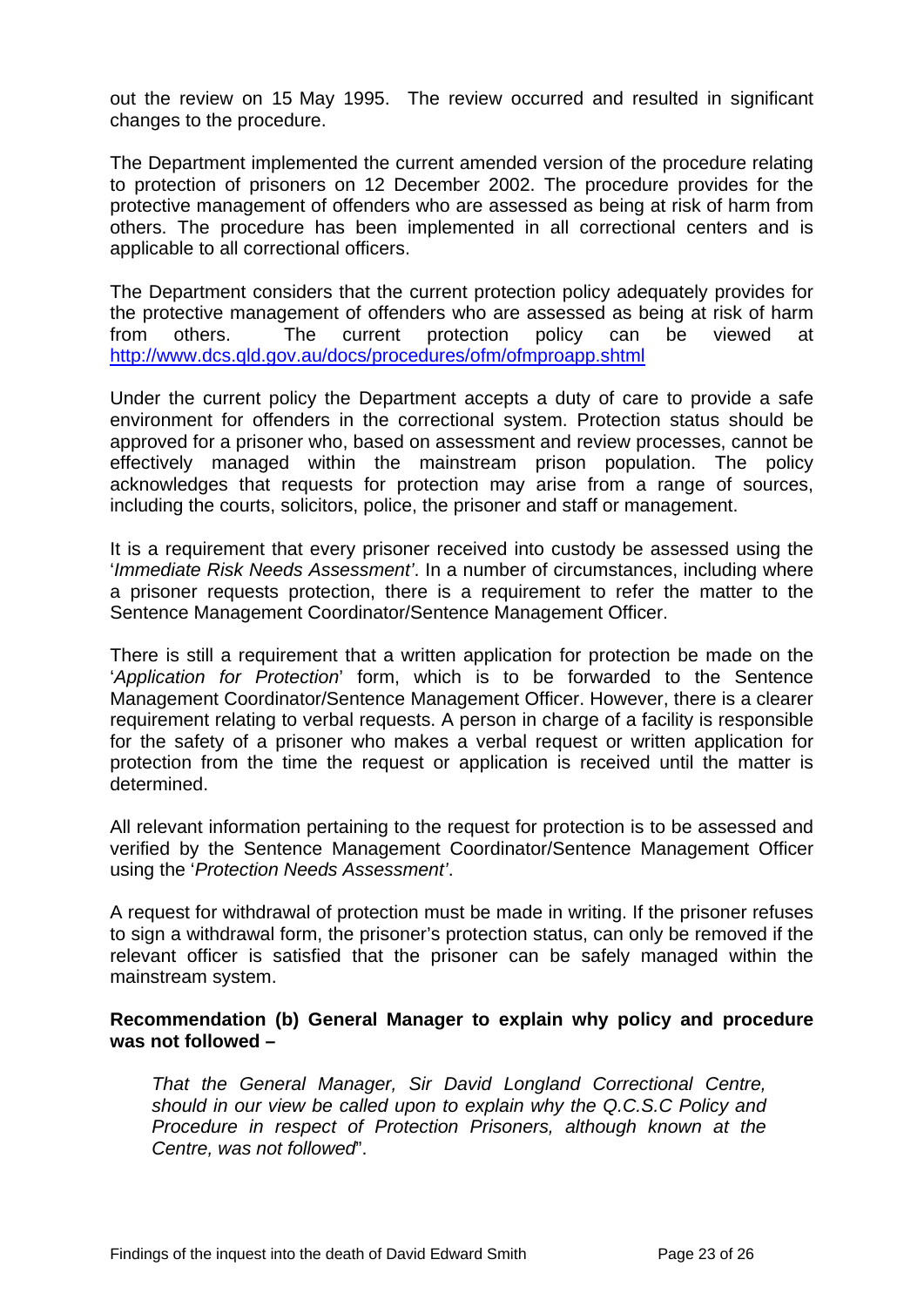The Department advised that the Acting General Manager provided an explanation of events both in written form and verbally to the Investigations Review Committee. The I.R.C. concluded there was insufficient specific information to allow the committee to reach a definite conclusion on the question of whether procedures were properly followed.

#### **Recommendation (c) - Assessment of Deegan's ability to perform his duties –**

*That Mr Deegan's ability to perform the function of Acting Programs Manager must be re-assessed. We are unaware of the basis for his selection to relieve in this position. Further, that the General Manager Sir David Longland Correctional Centre should be directed to have Mr Deegan assessed and given any appropriate training before he is again permitted to perform the duties of Acting Programs Manager.*"

The Department advised that the Acting General Manager provided a written report to the I.R.C. in response to this. The I.R.C. was satisfied that the selection of Mr Deegan and his qualifications for the position of Acting Manager, Programs, was adequate. Mr Deegan resigned from the Department in 1996.

#### **Recommendation (d) - Wright failed in his duty as Sentence Management Coordinator –**

*Further, that Mr Wright, the permanent occupant of the Sentence Management Coordinator position, has, in our opinion, failed in his duty. His appointment to this position should be investigated and if sufficient evidence be forthcoming then appropriate decisions made. At the least he should be required to undergo training on risk management associated with the management of prisoners. His error of judgment in this instance has, we believe, been a substantial reason for the deceased prisoner Smith being left where the prisoner's life was at risk*'.

The Department advised that the Acting General Manager provided a written report to the I.R.C. in response to this. The I.R.C. agreed that there was failure on the part of one or more persons at the centre to effectively discharge their duties. However, the persons concerned were not able to be identified. The I.R.C. did not support that the error of judgment by Wright was a substantial reason for Smith being left in a situation where his life was at risk. Mr Wright ceased employment with the Department in March 2003.

#### **Recommendation (e) - The Q.C.S.C. should establish a succession training program** –

*That Sir David Longland Correctional Centre should be required to undertake, as an urgent issue, the establishment of a Succession Training Program for all staff from SCCO upward. This should not be limited to Sir David Longland Correctional Centre but should be a QCSC-wide strategy*".

The Department advised that a Management Development Program has been designed, developed and implemented state-wide.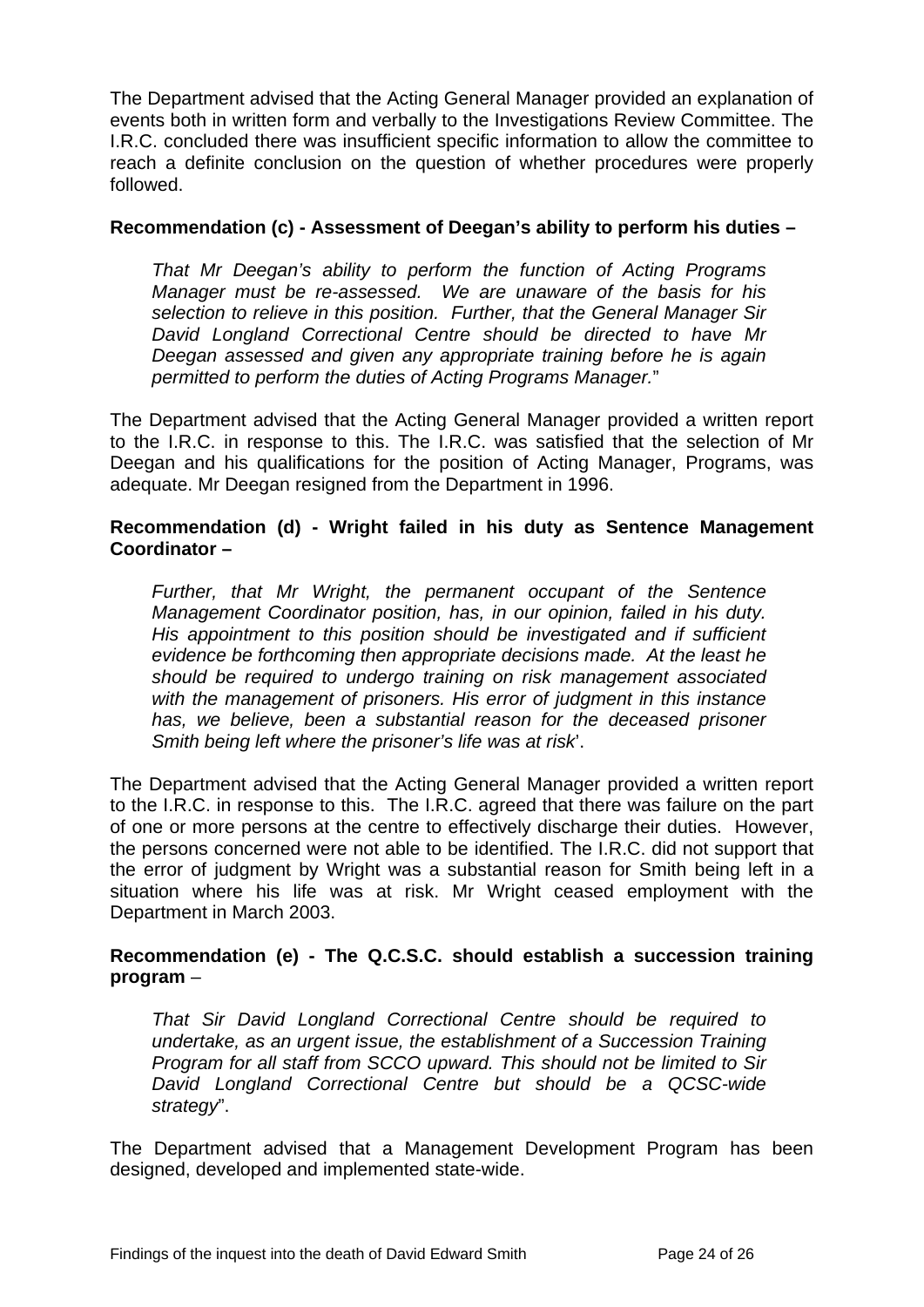#### <span id="page-25-0"></span>**Recommendation (f) - S.D.L Correctional Centre should establish a system of random audits to ensure compliance with searching procedures etc.** –

*That the Centre introduce a system of random audits to ensure compliance with existing Rules and Procedures in respect of searching of prisoners and the searching, transportation and disposal of rubbish from the Units and the Blocks"*;

The Department advised that this recommendation was referred to the Director of Custodial Corrections for further assessment and implementation.

Current searches policy, implemented on 10<sup>th</sup> April 2003, reflects improvement made in this area. The procedure provides both management and operational processes for the conduct of searches at Correctional Centres that contribute to the safety and security of corrective service facilities and persons at those facilities. The Internal Audit branch of the Department apparently conducts operational audits, examining compliance to operational and administrative requirements and provides advice on the effectiveness of controls.

#### **Recommendation (g) - The Director-General should consider disciplinary action**

*That consideration be given by the Director-General as to whether the findings in this report justify or warrant disciplinary action*".

The Department advised that the I.R.C. sought a formal response in respect of whether disciplinary action was warranted or justified. The I.R.C. did not consider that any disciplinary action was warranted against any officer as a result of the report. The committee also considered that disciplinary action could not be taken against any officer as a result of the lack of clarity pertaining to the actual events which occurred surrounding the death of Smith.

# **Conclusions**

Mr Smith told numerous staff over three days of concerns for his safety if he was placed in unit 5B. These communications commenced as non-specific allegations and substantially changed over time. However, almost everyone who heard them was convinced that he was genuine in his claims that he believed that he would be harmed or killed. The professional women in the programs section of the prison did their utmost to have these very serious issues addressed. They were unsuccessful because the correctional officers all the way up the chain of command to the Acting General Manager failed to give sufficient consideration to the risks or perform a basic risk assessment before forcibly moving Mr Smith into the unit.

Bureaucratic nonsense, such as the wrong form, and administrative incompetence, such as the failure to tell the Acting General Manager all of the relevant information, combined to drag Mr Smith to his death.

The changes made to policies and procedures by the Department of Corrective Services as a result of the recommendations of the external inspectors and the continuing reform of the prison system appear to have addressed the formal and structural issues that contributed to the death. By themselves, however, they will not